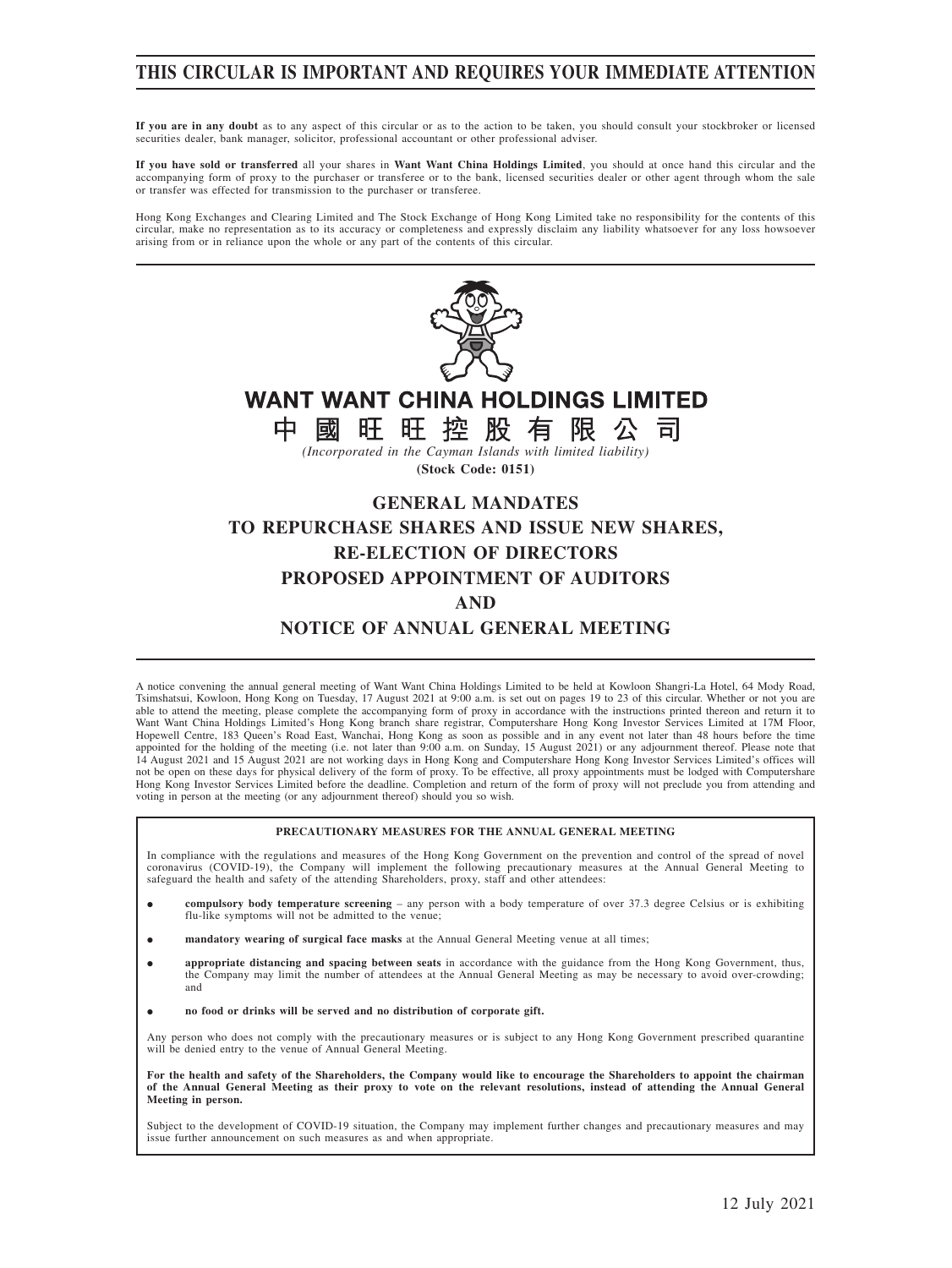# **CONTENTS**

## *Page*

|                                                                  | $\mathbf{1}$   |
|------------------------------------------------------------------|----------------|
| Letter from the Board                                            |                |
|                                                                  | $\overline{4}$ |
|                                                                  | 5              |
| General Mandate to Issue Shares and Extension of General Mandate | 6              |
|                                                                  | 6              |
|                                                                  | $\tau$         |
|                                                                  | $\tau$         |
|                                                                  | 8              |
|                                                                  | 8              |
|                                                                  | 9              |
|                                                                  | 14             |
|                                                                  | 19             |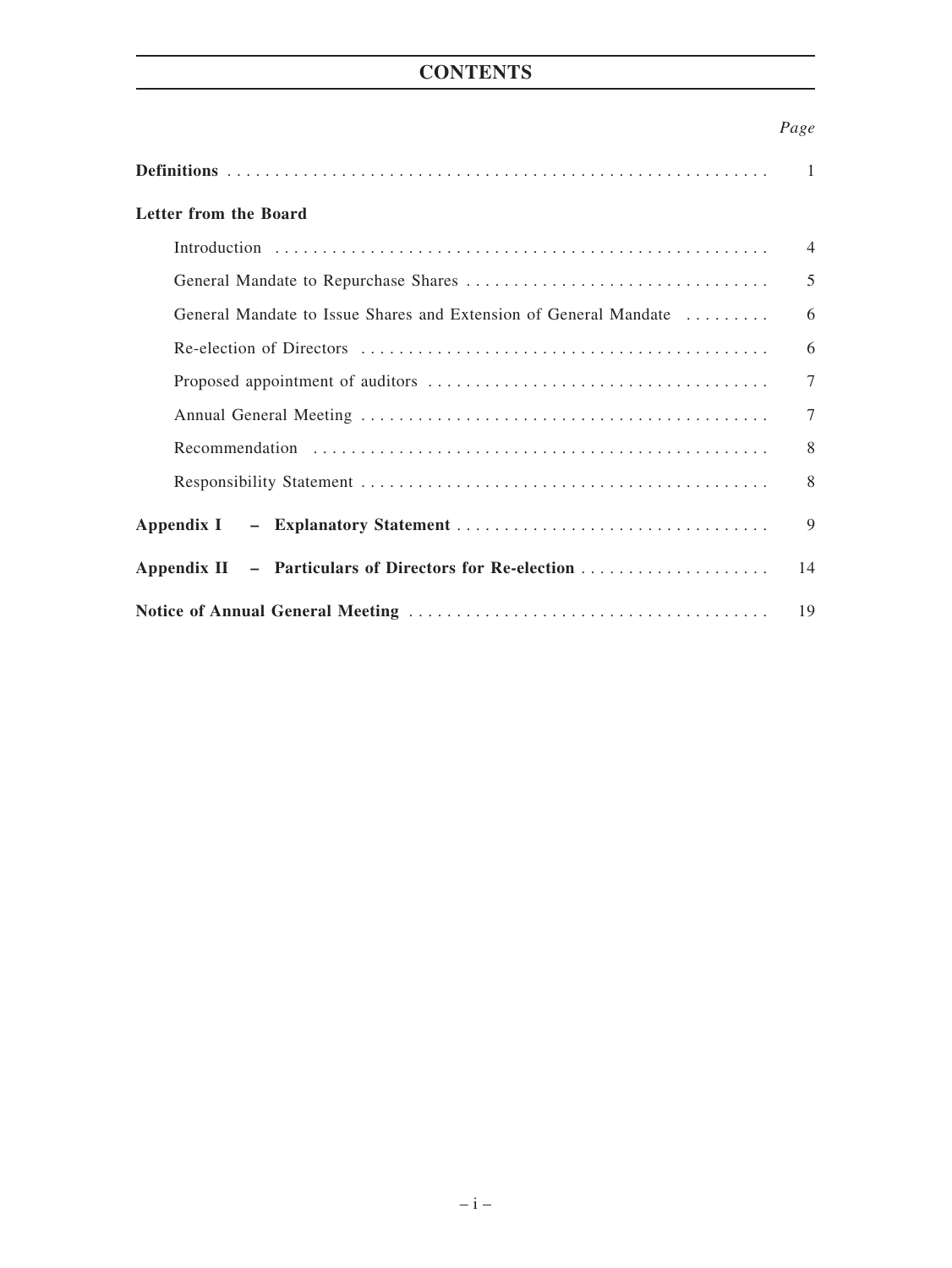*In this circular, the following expressions have the following meanings unless the context requires otherwise:*

| "Annual General Meeting"     | the annual general meeting of the Company to be held<br>at 9:00 a.m. on Tuesday, 17 August 2021 at Kowloon<br>Shangri-La Hotel, 64 Mody Road, Tsimshatsui,<br>Kowloon, Hong Kong or any adjournment thereof (as<br>the case may be), the notice of which is set out on<br>pages 19 to 23 of this circular |
|------------------------------|-----------------------------------------------------------------------------------------------------------------------------------------------------------------------------------------------------------------------------------------------------------------------------------------------------------|
| "Annual Report"              | the annual report for the year ended 31 March 2021 of<br>the Company                                                                                                                                                                                                                                      |
| "Articles of Association"    | the articles of association of the Company                                                                                                                                                                                                                                                                |
| "Board"                      | the board of Directors                                                                                                                                                                                                                                                                                    |
| "Cayman Companies Law"       | the Companies Law, Cap. 22 (Law 3 of 1961, as<br>consolidated and revised) of the Cayman Islands                                                                                                                                                                                                          |
| "CG Code"                    | Corporate Governance Code and Corporate Governance<br>Report contained in Appendix 14 to the Hong Kong<br><b>Listing Rules</b>                                                                                                                                                                            |
| "close associate(s)"         | has the meaning ascribed to it under the Hong Kong<br><b>Listing Rules</b>                                                                                                                                                                                                                                |
| "Company"                    | Want Want China Holdings Limited, a company<br>incorporated in the Cayman Islands as an exempt<br>company with limited liability under the laws of the<br>Cayman Islands                                                                                                                                  |
| "controlling shareholder(s)" | has the meaning ascribed to it under the Hong Kong<br><b>Listing Rules</b>                                                                                                                                                                                                                                |
| "core connected person(s)"   | has the meaning ascribed to it under the Hong Kong<br><b>Listing Rules</b>                                                                                                                                                                                                                                |
| " $Directory$ "              | director(s) of the Company                                                                                                                                                                                                                                                                                |
| "Group"                      | the Company and its subsidiaries                                                                                                                                                                                                                                                                          |
| "HK\$"                       | Hong Kong dollars, the lawful currency of Hong Kong                                                                                                                                                                                                                                                       |
| "Hong Kong"                  | the Hong Kong Special Administrative Region of the<br>PRC                                                                                                                                                                                                                                                 |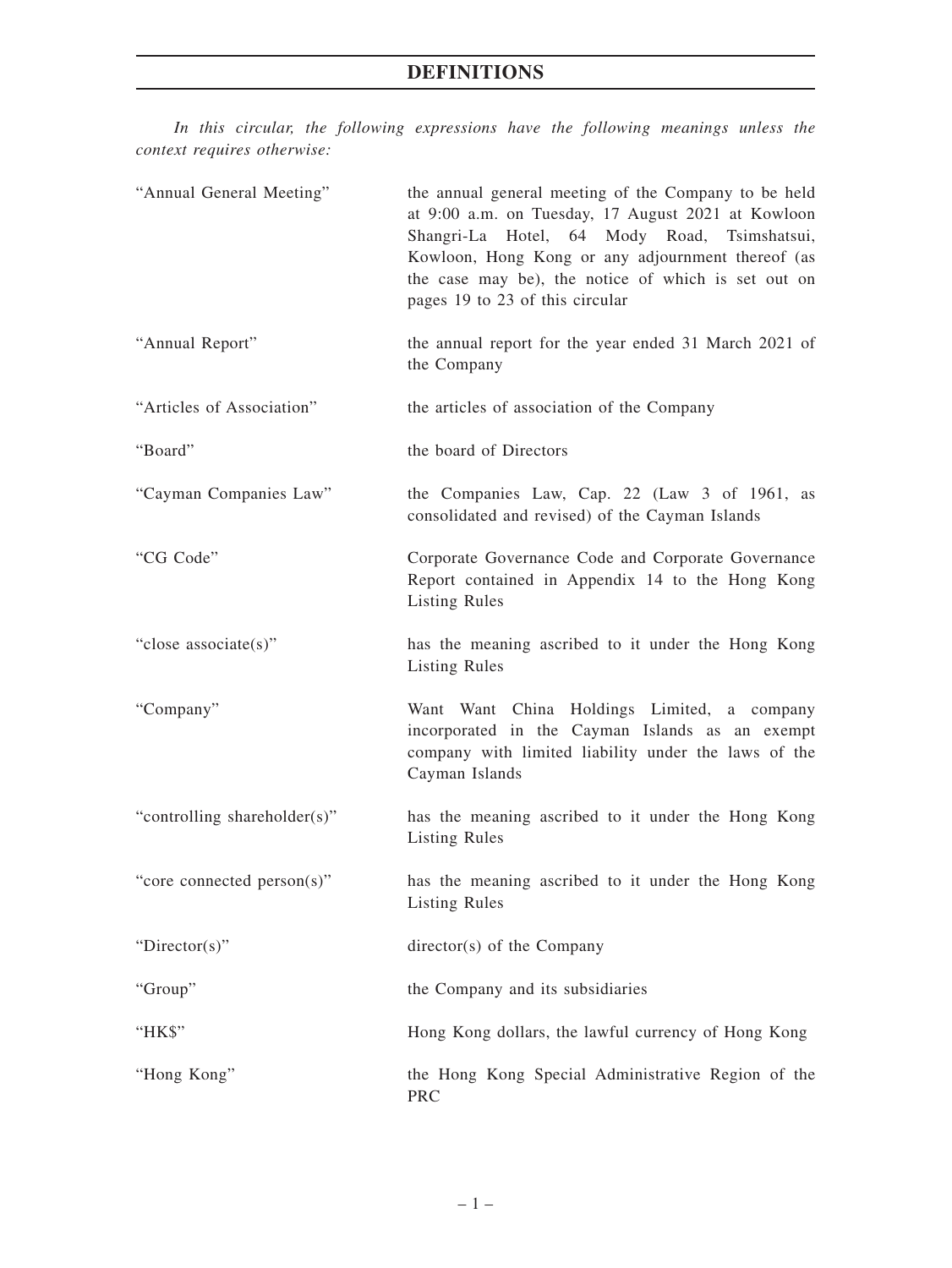# **DEFINITIONS**

| "Hong Kong Listing Rules"    | the Rules Governing the Listing of Securities on The<br>Stock Exchange of Hong Kong Limited, as amended or<br>supplemented from time to time                                                                                                                                     |
|------------------------------|----------------------------------------------------------------------------------------------------------------------------------------------------------------------------------------------------------------------------------------------------------------------------------|
| "Hong Kong Stock Exchange"   | The Stock Exchange of Hong Kong Limited                                                                                                                                                                                                                                          |
| "Latest Practicable Date"    | 5 July 2021, being the latest practicable date for the<br>purpose of ascertaining certain information referred to<br>in this circular                                                                                                                                            |
| "Memorandum of Association"  | the memorandum of association of the Company                                                                                                                                                                                                                                     |
| "PRC"                        | the People's Republic of China                                                                                                                                                                                                                                                   |
| "RMB"                        | Renminbi, the lawful currency of the PRC                                                                                                                                                                                                                                         |
| "SFC"                        | the Securities and Futures Commission                                                                                                                                                                                                                                            |
| "SFO"                        | the Securities and Futures Ordinance (Chapter 571 of<br>the Laws of Hong Kong), as amended or supplemented<br>from time to time                                                                                                                                                  |
| "Share $(s)$ "               | share(s) in the share capital of the Company of a<br>nominal value of US\$0.02 each                                                                                                                                                                                              |
| "Shareholder(s)"             | holder(s) of the Shares                                                                                                                                                                                                                                                          |
| "Share Issue Mandate"        | a general mandate proposed to be granted to the<br>Directors to allot, issue and deal with additional Shares<br>not exceeding 20% of the number of the issued Shares<br>of the Company as at the date of the Annual General<br>Meeting                                           |
| "Share Repurchase Mandate"   | a general mandate proposed to be granted to the<br>Directors to empower the Directors to exercise the<br>power of the Company to repurchase the Shares not<br>exceeding 10% of the number of the issued Shares of<br>the Company as at the date of the Annual General<br>Meeting |
| "substantial shareholder(s)" | has the meaning ascribed to it under the Hong Kong<br><b>Listing Rules</b>                                                                                                                                                                                                       |
| "Takeovers Code"             | The Codes on Takeovers and Mergers and Share<br>Buy-backs, as amended or supplemented from time to<br>time                                                                                                                                                                       |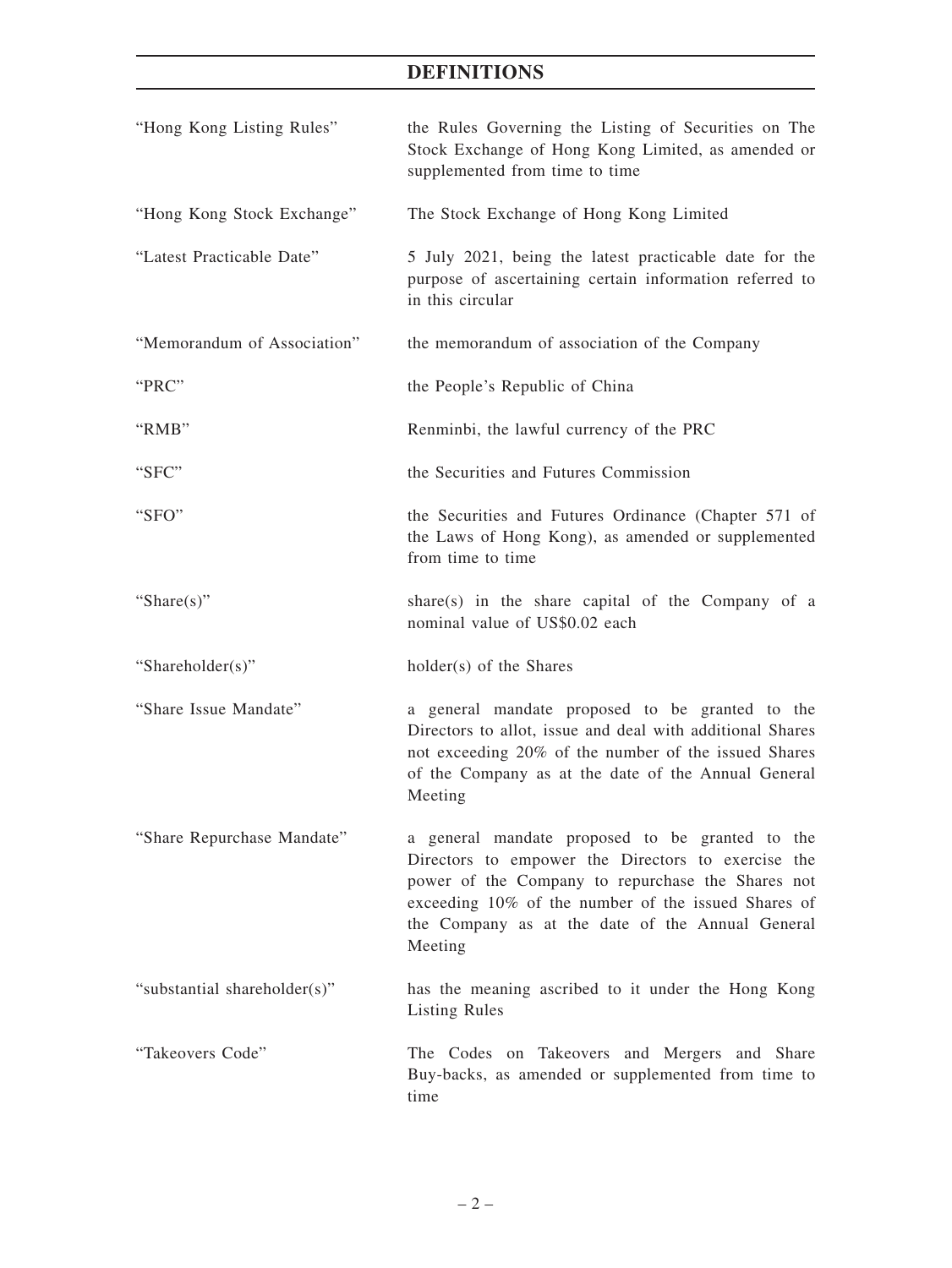# **DEFINITIONS**

| "US\$"                              | United States dollars, the lawful currency of the United<br><b>States of America</b>                                                                                                                                                                                    |
|-------------------------------------|-------------------------------------------------------------------------------------------------------------------------------------------------------------------------------------------------------------------------------------------------------------------------|
| $\lq\lq q_0$                        | per cent.                                                                                                                                                                                                                                                               |
| "2020 Share Repurchase"<br>Mandate" | the general mandate that was granted at the last annual<br>general meeting of the Company on 18 August 2020 to<br>Directors to exercise the powers of the Company to<br>repurchase the Shares on the terms set out in the<br>circular of the Company dated 16 July 2020 |

*Reference to time and dates in this Circular are to Hong Kong time and dates.*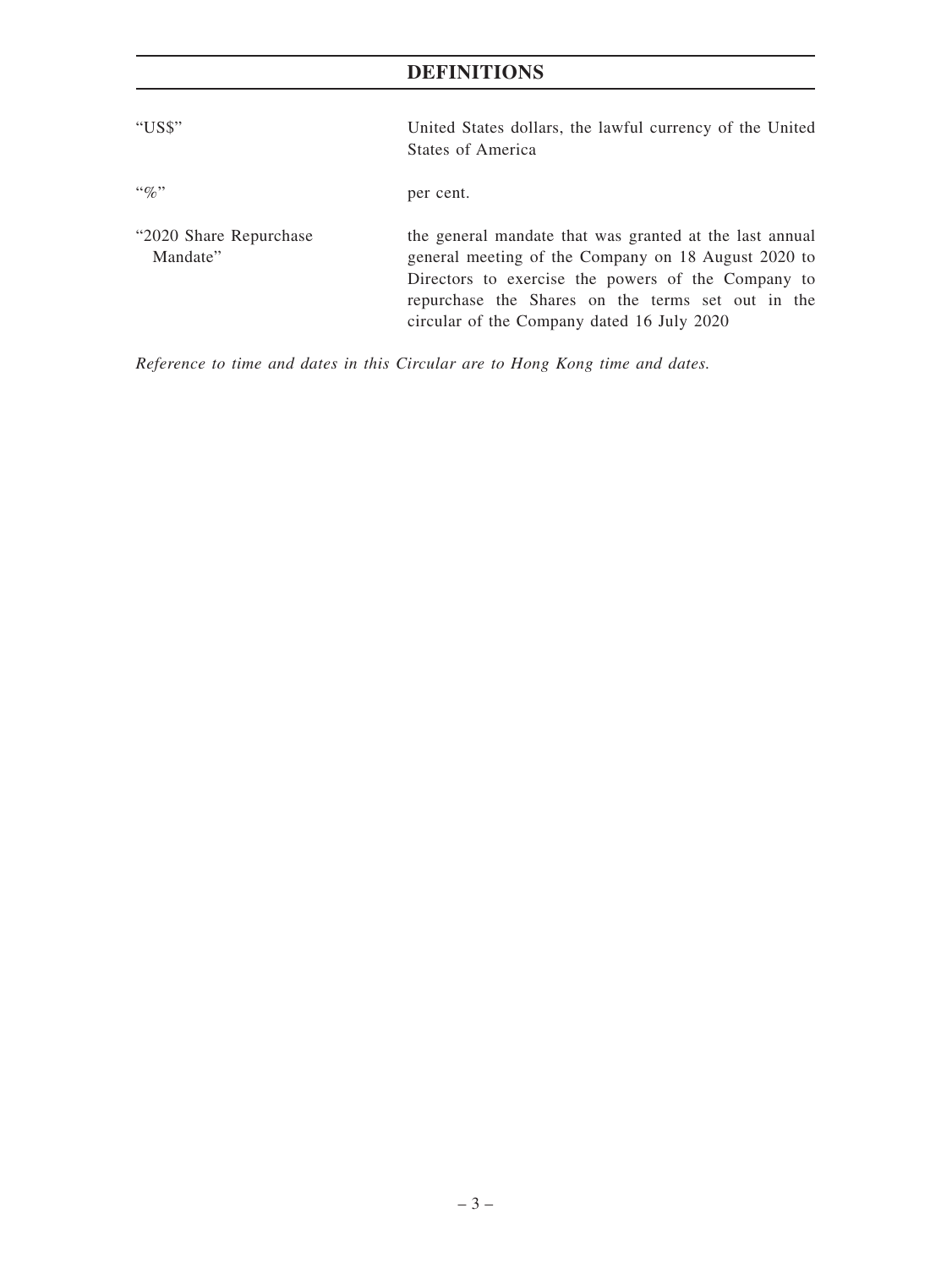

# **WANT WANT CHINA HOLDINGS LIMITED**

國旺旺控股有限公司

*(Incorporated in the Cayman Islands with limited liability)* **(Stock Code: 0151)**

*Executive Directors* Mr. Tsai Eng-Meng *(Chairman and Chief Executive Officer)* Mr. Tsai Shao-Chung Mr. Tsai Wang-Chia *(Chief Operating Officer)* Mr. Huang Yung-Sung *(Chief Marketing Officer)* Mr. Chu Chi-Wen *(Chief Financial Officer)* Mr. Tsai Ming-Hui Ms. Lai Hong Yee

*Non-executive Directors* Mr. Liao Ching-Tsun *(Vice Chairman)* Mr. Maki Haruo Mr. Cheng Wen-Hsien

中

*Independent non-executive Directors* Mr. Toh David Ka Hock Dr. Pei Kerwei Mr. Hsieh Tien-Jen Mr. Lee Kwok Ming Mr. Pan Chih-Chiang Mrs. Kong Ho Pui King, Stella

*Registered office:* Maples Corporate Services Limited PO Box 309, Ugland House Grand Cayman, KY1-1104 Cayman Islands

*Principal Place of Business in Hong Kong:* Unit 918, 9/F., Mira Place Tower A 132 Nathan Road, Tsimshatsui, Kowloon Hong Kong

*Company Secretary:* Ms. Lai Hong Yee

12 July 2021

*To the Shareholders*

Dear Sir or Madam,

## **GENERAL MANDATES TO REPURCHASE SHARES AND ISSUE NEW SHARES, RE-ELECTION OF DIRECTORS PROPOSED APPOINTMENT OF AUDITORS AND NOTICE OF ANNUAL GENERAL MEETING**

### **INTRODUCTION**

The purpose of this circular is to provide the Shareholders with information reasonably necessary to enable the Shareholders to consider and, if thought fit, approve, among other things, the following resolutions to be proposed at the Annual General Meeting: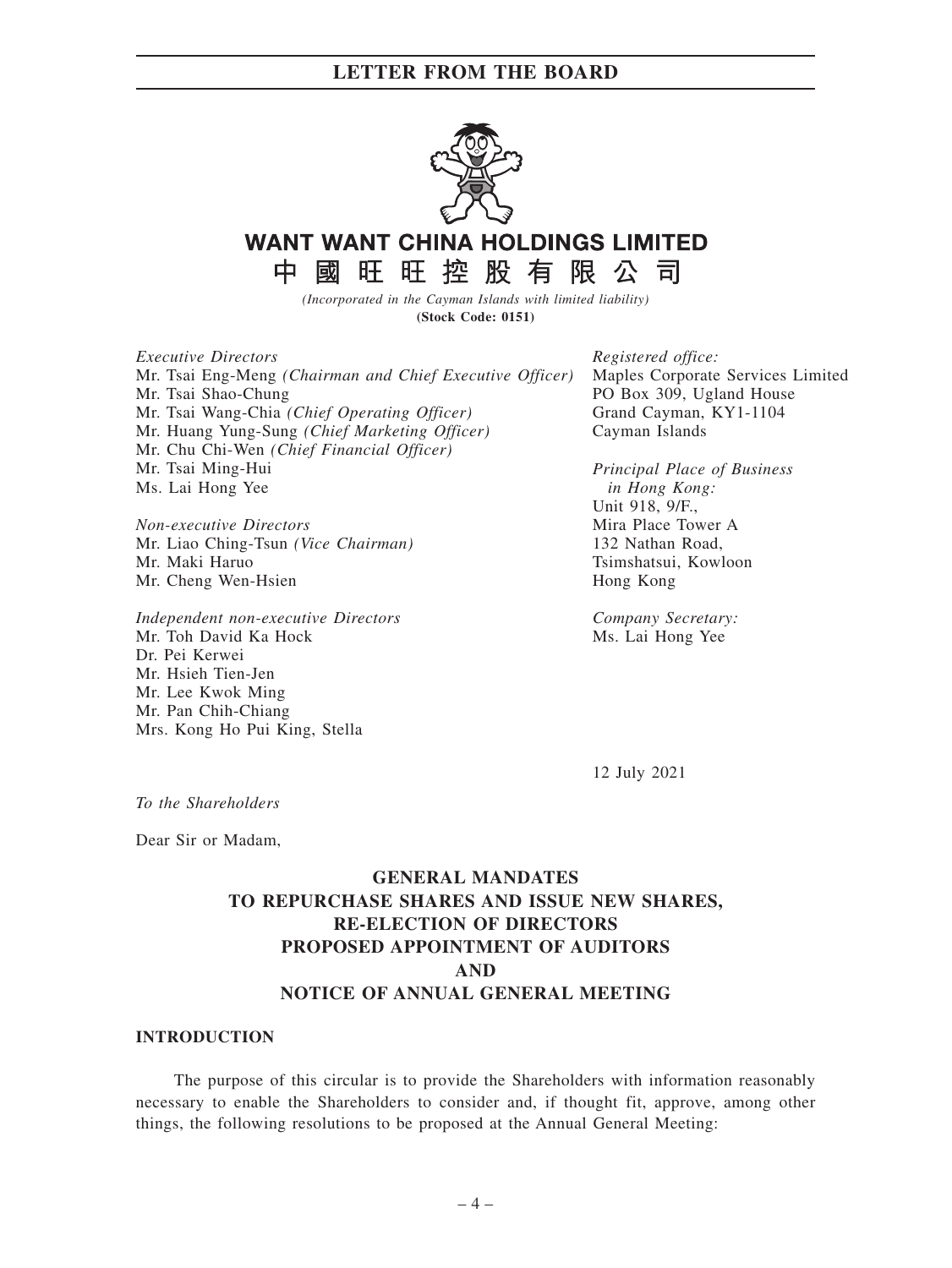- (a) the grant of the Share Repurchase Mandate to the Directors for repurchase of Shares by the Company;
- (b) the grant of the Share Issue Mandate to the Directors to issue additional Shares;
- (c) the extension to the Share Issue Mandate to include the Shares repurchased under the Share Repurchase Mandate, if any;
- (d) the re-election of the Directors; and
- (e) the proposed appointment of auditors.

### **GENERAL MANDATE TO REPURCHASE SHARES**

At the last annual general meeting of the Company held on 18 August 2020, the 2020 Share Repurchase Mandate was granted to the Directors to exercise the powers of the Company to repurchase the Shares. Such mandate will lapse at the conclusion of the Annual General Meeting. An ordinary resolution will accordingly be proposed at the Annual General Meeting for the Shareholders to consider and, if thought fit, grant a general mandate to the Directors to exercise the power of the Company to repurchase the Shares. The total number of Shares which may be repurchased pursuant to the Share Repurchase Mandate are up to 10% of the number of issued Shares of the Company as at the date of passing of the resolution approving the Share Repurchase Mandate.

Details of the Share Repurchase Mandate are set out in Resolution 5 in the notice of the Annual General Meeting set out on pages 19 to 23 of this circular. As at the Latest Practicable Date, the number of Shares in issue of the Company was 12,025,240,135 Shares (before taking into account the cancellation of the 4,000,000 Shares repurchased by the Company on 30 June 2021). Assuming that there is no change in the number of Shares in issue between the period from the Latest Practicable Date and the date of passing of the resolution approving the Share Repurchase Mandate (other than the cancellation of the 4,000,000 Shares repurchased by the Company on 30 June 2021), the maximum number of Shares which may be repurchased pursuant to the Share Repurchase Mandate would be 1,202,124,013 Shares, representing 10% of the number of issued Shares of the Company as at the date of passing of the resolution approving the Share Repurchase Mandate.

An explanatory statement giving certain information regarding the Share Repurchase Mandate as required by the Hong Kong Listing Rules is set out in Appendix I to this circular. The Share Repurchase Mandate will expire upon the earlier of: (a) the conclusion of the next annual general meeting of the Company; (b) the expiration of the period within which the next annual general meeting of the Company is required to be convened under the Articles of Association or any applicable law(s); and (c) the date on which the authority given under the ordinary resolution approving the Share Repurchase Mandate is revoked or varied by an ordinary resolution of the Shareholders.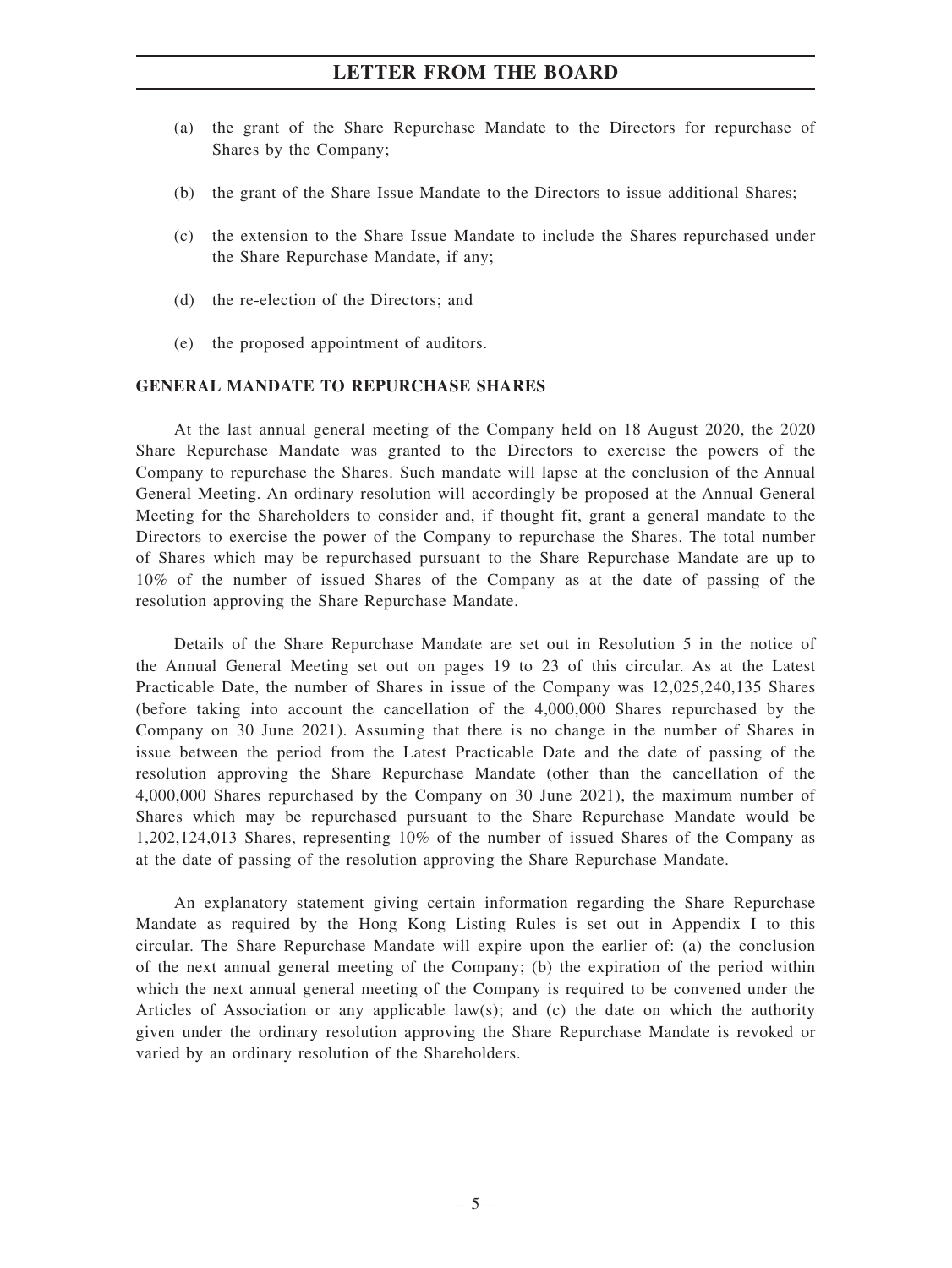### **GENERAL MANDATE TO ISSUE SHARES AND EXTENSION OF GENERAL MANDATE**

At the last annual general meeting of the Company held on 18 August 2020, a general mandate was granted to the Directors to allot, issue and deal with additional Shares. Such mandate will lapse at the conclusion of the Annual General Meeting. Two ordinary resolutions will accordingly be proposed at the Annual General Meeting for the Shareholders to consider and, if thought fit, grant, respectively, a general mandate to the Directors to exercise the power of the Company to allot, issue and deal with additional Shares not exceeding 20% of the number of issued Shares of the Company as at the date of passing of the resolution approving the Share Issue Mandate and an extension of the Share Issue Mandate to include any Shares representing the total number of the Shares repurchased by the Company after the granting of the Share Repurchase Mandate.

Details of the Share Issue Mandate and its extension are set out in Resolutions 6 and 7 in the notice of the Annual General Meeting set out on pages 19 to 23 of this circular. The Share Issue Mandate and its extension will expire upon the earlier of: (a) the conclusion of the next annual general meeting of the Company; (b) the expiration of the period within which the next annual general meeting of the Company is required to be convened under the Articles of Association or any applicable law(s); and (c) the date on which the authority given under the ordinary resolutions approving the Share Issue Mandate and its extension are revoked or varied by an ordinary resolution of the Shareholders.

### **RE-ELECTION OF DIRECTORS**

At the Annual General Meeting, the Directors retiring by rotation in accordance with Article 130 of the Articles of Association are Mr. Tsai Shao-Chung, Mr. Chu Chi-Wen, Mr. Tsai Ming Hui, Mr. Maki Haruo and Mr. Toh David Ka Hock. Mr. Toh David Ka Hock has informed the Board that he would not offer himself for re-election and accordingly will retire as Director upon the conclusion of the Annual General Meeting. Save for Mr. Toh, all the aforesaid retiring Directors, being eligible, will offer themselves for re-election at the Annual General Meeting.

Further, pursuant to Article 114 of the Articles of Association, any Director newly appointed by the Board shall hold office only until the Company's next general meeting immediately following his/her appointment and shall then be eligible for re-election at that meeting. Mrs. Kong Ho Pui King, Stella was appointed by the Board as an independent non-executive Director with effect from 1 July 2021. As such, she shall retire from office as a Director at the Annual General Meeting and, being eligible, offer herself for re-election.

The Board was introduced to Mrs. Kong Ho Pui King, Stella through previous business dealings. After considering Mrs. Kong on merit and against objective criteria and with due regard for the benefits of diversity on the Board, taking care that the appointee shall have enough time available to devote to the position, the nomination committee of the Company proposed that Mrs. Kong be appointed as an independent non-executive Director, and the appointment was subsequently considered and approved by the Board.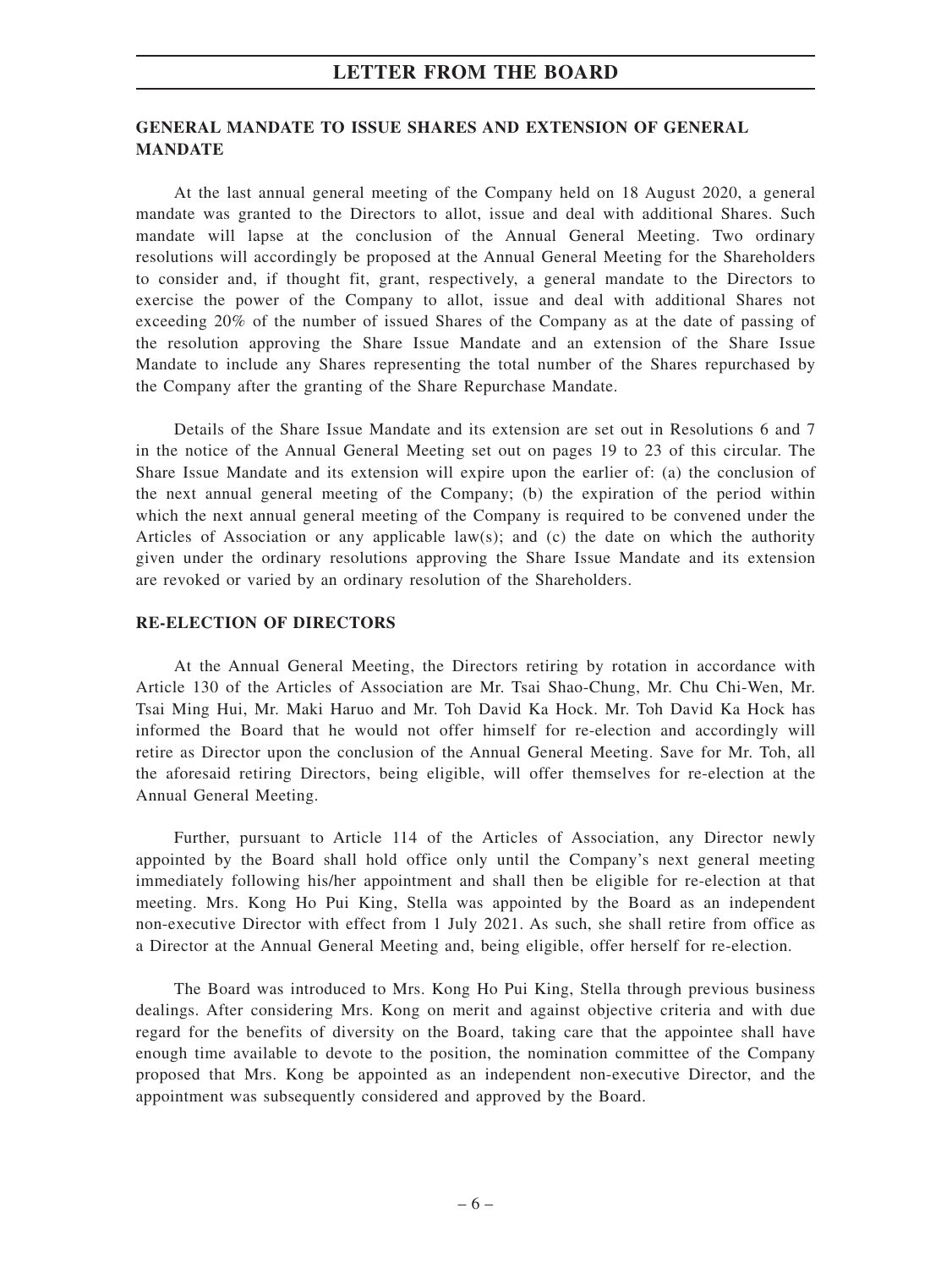The Company has received a written confirmation from Mrs. Kong confirming her independence in accordance with Rule 3.13 of the Hong Kong Listing Rules. In addition, she is neither interested in the securities or business of the Company nor connected with any Director, senior management or substantial or controlling Shareholders of the Company. The Board therefore considers Mrs. Kong to be independent.

The Board considers that Mrs. Kong can bring to the Board, and contribute to the diversity of the Board with, her over 30 years of experience in the banking industry and extensive global capital market experience in wealth management industry, as well as her other perspective, skills and experience (as further described in the details of the Director in Appendix II to this circular). The appointment of Mrs. Kong further enhances the gender diversity of the Board. On the basis of the above, the Board recommends the Shareholders to re-elect Mrs. Kong Ho Pui King, Stella as an independent non-executive Director of the Company.

Particulars of the Directors proposed to be re-elected at the Annual General Meeting are set out in Appendix II to this circular.

### **PROPOSED APPOINTMENT OF AUDITORS**

As disclosed in the announcement of the Company dated 22 June 2021, PricewaterhouseCoopers ("PwC") will retire as the auditors of the Company upon expiration of its current term of office at the conclusion of the Annual General Meeting of the Company to be held on 17 August 2021.

The Board has resolved, with recommendation from the audit and risk management committee of the Company, to propose the appointment of Ernst & Young as the new auditors of the Company following the retirement of PwC, subject to the approval of the Shareholders at the Annual General Meeting.

PwC has been the auditors of the Company since 2007. Consistent with good corporate governance practice, the Board considered that change of auditors will help enhance the independence of the auditors. The Board is of the view that the proposal for appointing Ernst & Young as auditors of the Company would be in the best interest of the Company and the Shareholders as a whole.

The Board has also confirmed that there are no disagreements or outstanding matters between the Company and PwC, and the Board is not aware of any other matters in relation to the change of auditors that need to be brought to the attention of the Shareholders.

### **ANNUAL GENERAL MEETING**

At the Annual General Meeting, resolutions will be proposed for the Shareholders to consider and, if thought fit, approve, among other things, the granting of the Share Repurchase Mandate and the Share Issue Mandate (and its extension) to the Directors, the re-election of the Directors and the proposed appointment of auditors.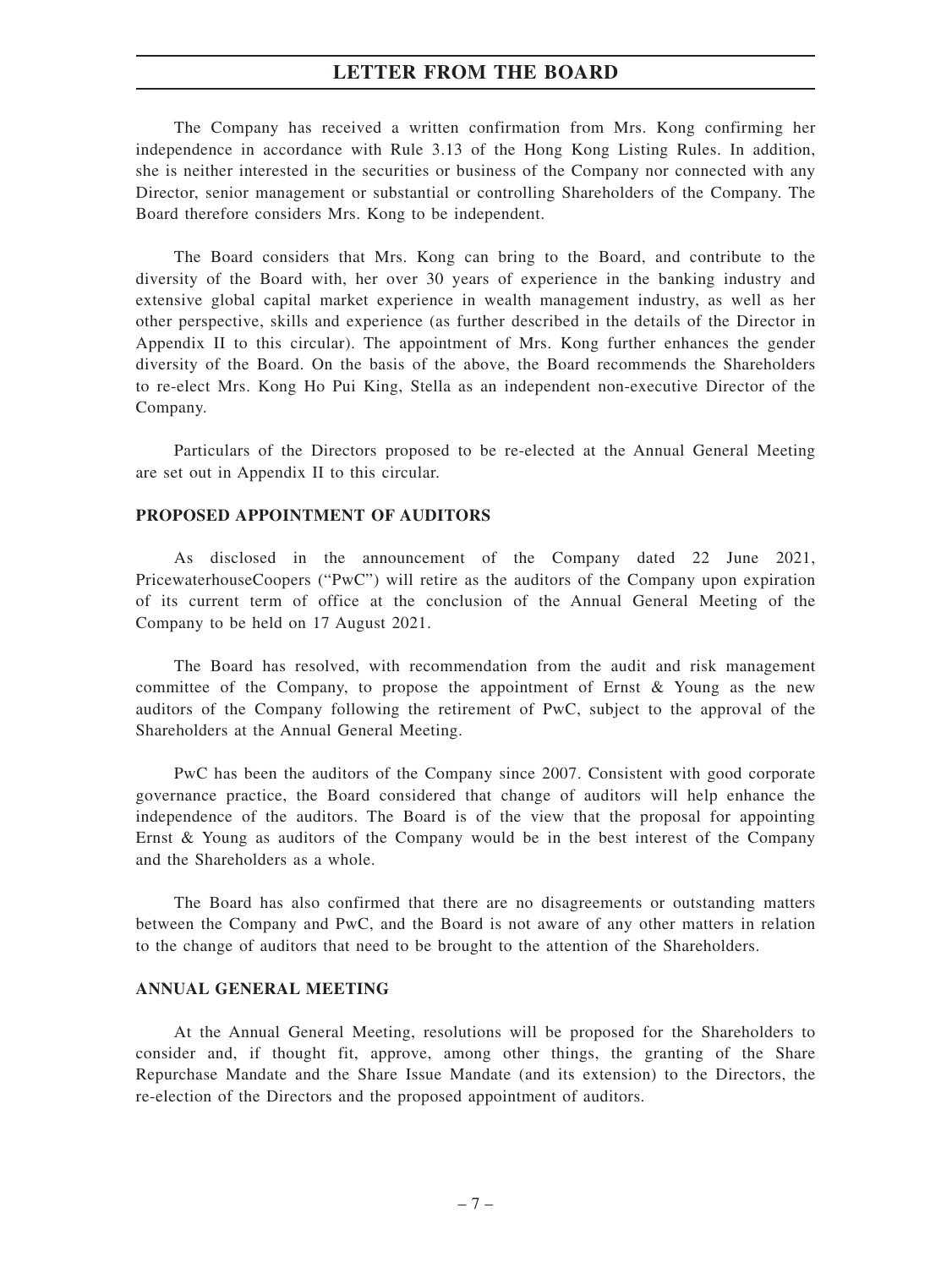The notice convening the Annual General Meeting is set out on pages 19 to 23 of this circular. A form of proxy for the Annual General Meeting is dispatched with this circular and published on the websites of the Hong Kong Stock Exchange (www.hkexnews.hk) and the Company (www.want-want.com). Whether or not you intend to attend the Annual General Meeting, you are requested to complete the form of proxy in accordance with the instructions printed thereon and return it to the Company's Hong Kong branch share registrar, Computershare Hong Kong Investor Services Limited at 17M Floor, Hopewell Centre, 183 Queen's Road East, Wanchai, Hong Kong as soon as possible and in any event not later than 48 hours before the time appointed for the holding of the Annual General Meeting (i.e. not later than 9:00 a.m. on Sunday, 15 August 2021) or any adjournment thereof. Please note that 14 August 2021 and 15 August 2021 are not working days in Hong Kong and Computershare Hong Kong Investor Services Limited's offices will not be open on these days for physical delivery of the form of proxy. To be effective, all proxy appointments must be lodged with Computershare Hong Kong Investor Services Limited before the deadline. Completion and return of the form of proxy will not preclude you from attending and voting in person at the Annual General Meeting (or any adjournment thereof) should you so wish.

Pursuant to Rule 13.39(4) of the Hong Kong Listing Rules, any vote of the Shareholders at a general meeting of the Company must be taken by poll except where the chairman, in good faith, decides to allow a resolution which relates purely to a procedural or administrative matter to be voted on by a show of hands. Accordingly, the resolutions to be considered and, if thought fit, approved at the Annual General Meeting shall be decided by poll.

### **RECOMMENDATION**

The Directors believe that the granting of the Share Issue Mandate (and its extension) and the Share Repurchase Mandate to the Directors, re-election of the Directors and the proposed appointment of auditors are in the best interests of the Company and the Shareholders as a whole. Accordingly, the Directors recommend the Shareholders to vote in favour of all the resolutions set out in the notice of the Annual General Meeting.

### **RESPONSIBILITY STATEMENT**

The Directors collectively and individually accept full responsibility for the accuracy of the information contained in this circular and confirm, having made all reasonable enquiries, that to the best of their knowledge and belief, there are no other facts not contained in this circular, the omission of which would make any statement herein misleading.

> Yours faithfully For and on behalf of the Board **Want Want China Holdings Limited Tsai Eng-Meng** *Chairman*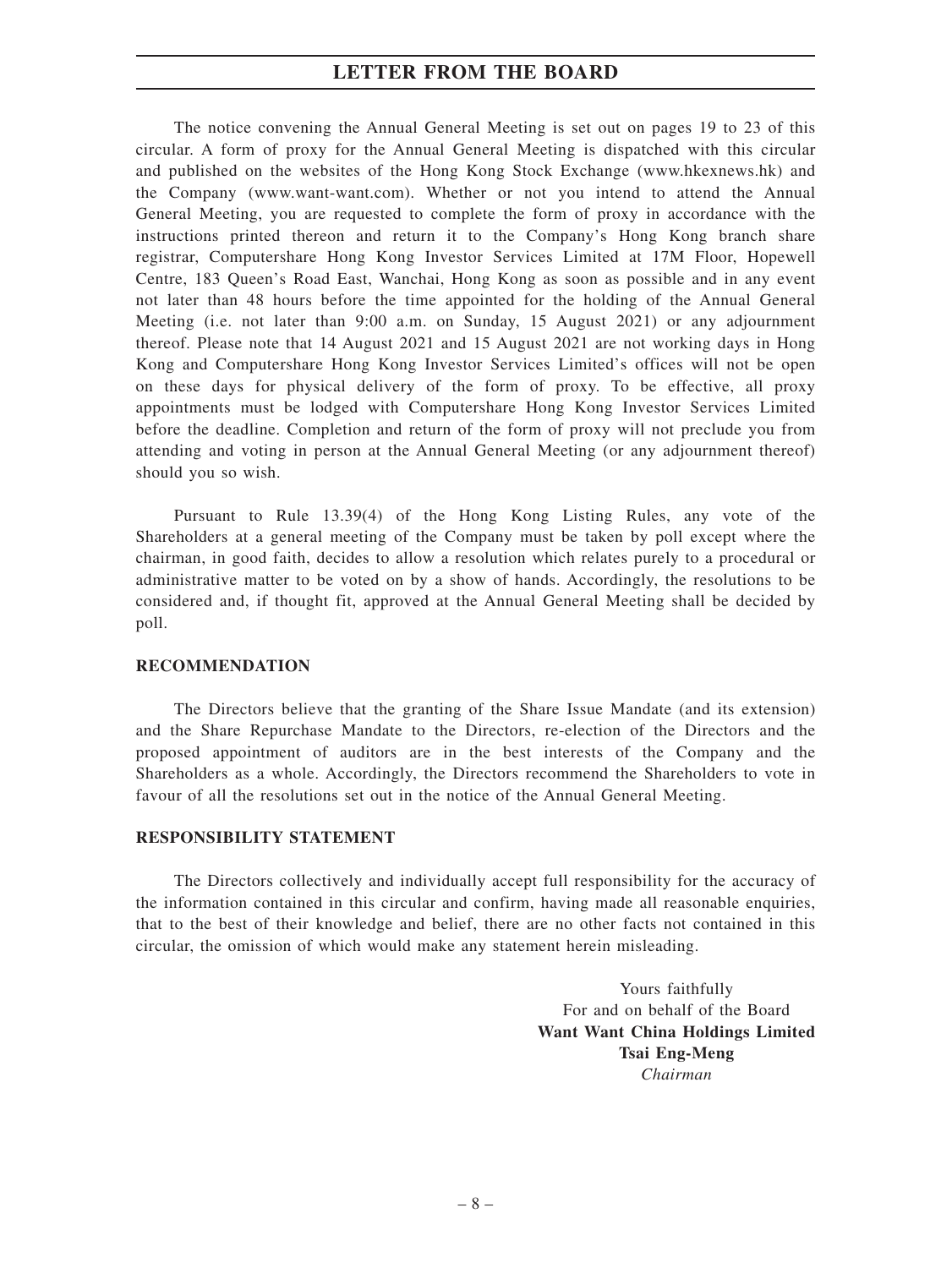*The following is an explanatory statement required by the Hong Kong Listing Rules to be sent to the Shareholders to enable them to make an informed decision on whether to vote for or against the ordinary resolution to be proposed at the Annual General Meeting in relation to the granting of the Share Repurchase Mandate.*

### **1. SHARE CAPITAL**

As at the Latest Practicable Date, the issued share capital of the Company was US\$240,504,803 comprising 12,025,240,135 Shares (before taking into account the cancellation of the 4,000,000 Shares repurchased by the Company on 30 June 2021).

Subject to the passing of the relevant ordinary resolution approving the grant of the Share Repurchase Mandate at the Annual General Meeting, and assuming that there is no change in the number of Shares in issue between the period from the Latest Practicable Date and the date of passing of the resolution approving the Share Repurchase Mandate (other than the cancellation of the 4,000,000 Shares repurchased by the Company on 30 June 2021), the Directors will be authorized to repurchase a maximum of 1,202,124,013 Shares pursuant to the Share Repurchase Mandate, representing 10% of the number of issued Shares of the Company as at the date of passing of such resolution.

### **2. REASONS FOR REPURCHASE OF SHARES**

The Directors believe that the Share Repurchase Mandate is in the best interests of the Company and the Shareholders. Such repurchases may, depending on the market conditions and funding arrangements at the time, lead to an enhancement of the net asset value per Share and/or earnings per Share and will only be made where the Directors believe that such repurchases will benefit the Company and the Shareholders. The timing of such repurchases, the number of Shares to be repurchased, the repurchase price and other terms upon which the Shares are repurchased will be decided by the Directors at the relevant time having regard to the prevailing circumstances.

### **3. FUNDING OF REPURCHASES**

Repurchase of Shares listed on the Hong Kong Stock Exchange must be funded by funds legally available for the purpose in accordance with the Memorandum of Association, the Articles of Association and the applicable laws of the Cayman Islands.

On the basis of the current financial position of the Company as disclosed in the audited accounts contained in the Annual Report and taking into account the current working capital position of the Company, the Directors believe that there might be a material adverse effect on the working capital and/or the gearing position of the Company as compared with the position disclosed in the audited accounts contained in the Annual Report if the Share Repurchase Mandate were exercised in full. However, the Directors do not propose to exercise the Share Repurchase Mandate to such an extent as would, in the circumstances, result in a material adverse effect on the working capital requirements or the gearing levels of the Company which, in the opinion of the Directors, are from time to time appropriate for the Company.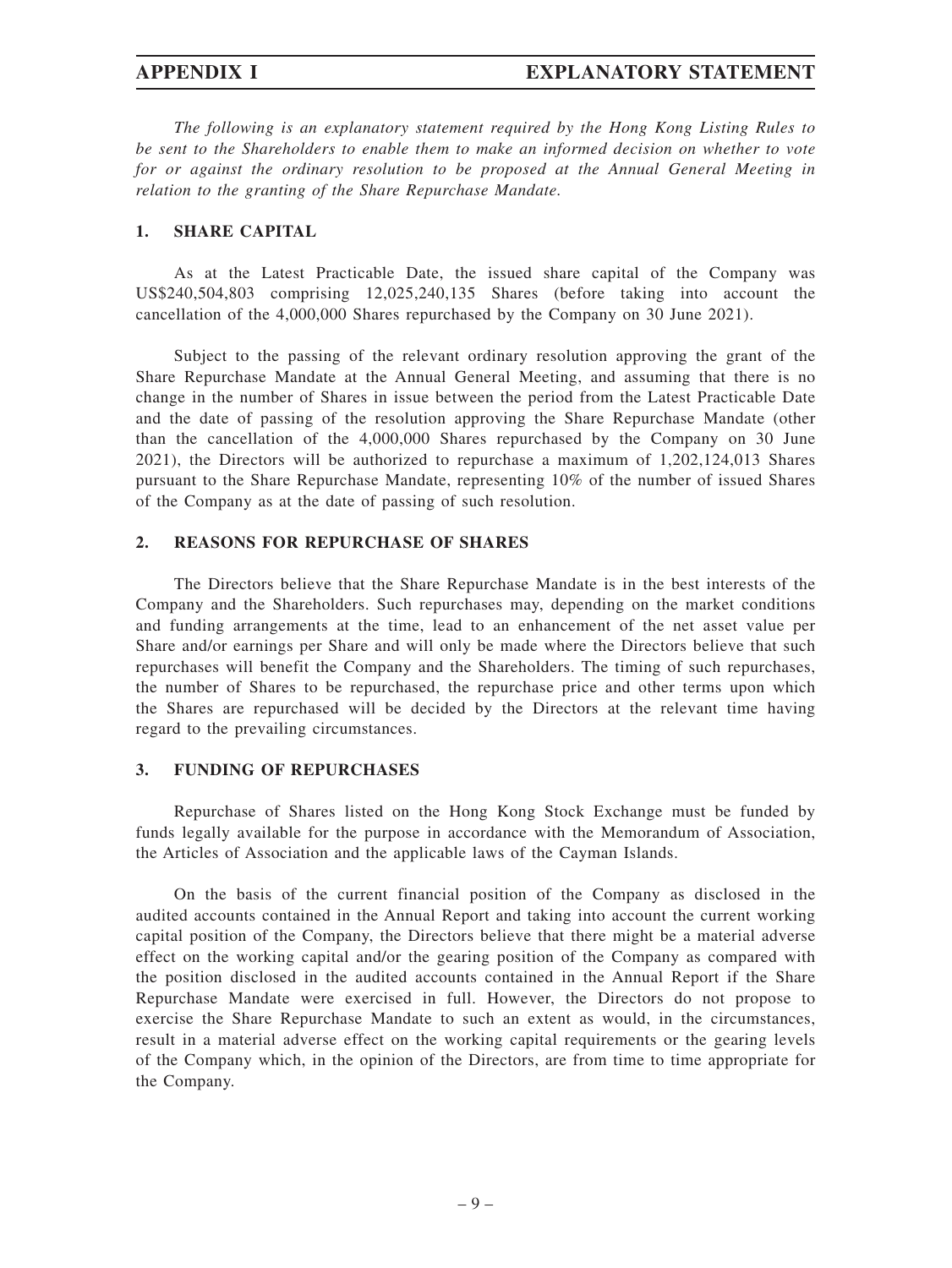### **4. UNDERTAKING**

The Board has undertaken to the Hong Kong Stock Exchange that, so far as the same may be applicable, it will exercise the Share Repurchase Mandate in accordance with the Hong Kong Listing Rules and the laws of the Cayman Islands.

None of the Directors nor, to the best of their knowledge having made all reasonable enquiries, any of their close associates have any present intention to sell the Shares to the Company or its subsidiaries in the event that the Share Repurchase Mandate is approved by the Shareholders.

No core connected person has notified the Company that he or she or it has a present intention to sell his or her or its Shares to the Company, nor has he or she or it undertaken not to do so, in the event that the Share Repurchase Mandate is approved by the Shareholders.

### **5. THE TAKEOVERS CODE**

If, as a result of a repurchase of Shares by the Company, a Shareholder's proportionate interest in the voting rights of the Company increases, such increase will be treated as an acquisition for the purpose of the Takeovers Code. Accordingly, a Shareholder or a group of Shareholders acting in concert may obtain or consolidate control of the Company and become obliged to make a mandatory offer in accordance with Rule 26 of the Takeovers Code.

As at the Latest Practicable Date, according to the register kept by the Company pursuant to Section 336 of the SFO and before taking into account the cancellation of the 4,000,000 Shares repurchased by the Company on 30 June 2021, the substantial Shareholders of the Company, Want Power Holdings Limited (the controlling shareholder of which is Mr. Tsai Eng-Meng), Norwares Overseas Inc. (the controlling shareholder of which is Mr. Tsai Eng-Meng), Mr. Tsai Eng-Meng (through his interests in Want Power Holdings Limited and Norwares Overseas Inc. and family interests) and Iwatsuka Confectionery Co., Ltd. were interested in approximately 42.25%, 8.85%, 52.56% and 5.06%, respectively, of the issued share capital of the Company. On the basis that no further Shares are issued or repurchased (other than the cancellation of the 4,000,000 Shares repurchased by the Company on 30 June 2021) and in the event that the Share Repurchase Mandate is exercised in full, the interest of Want Power Holdings Limited, Norwares Overseas Inc., Mr. Tsai Eng-Meng and Iwatsuka Confectionery Co., Ltd. in the issued share capital of the Company will be increased to approximately 46.95%, 9.83%, 58.42% and 5.62%, respectively. Such increases are not currently expected to give rise to any obligation to make a mandatory general offer under Rule 26 of the Takeovers Code.

Save as disclosed above and based on the information known to date, the Directors are not aware of any consequences which may arise under the Takeovers Code even if the Share Repurchase Mandate is exercised in full.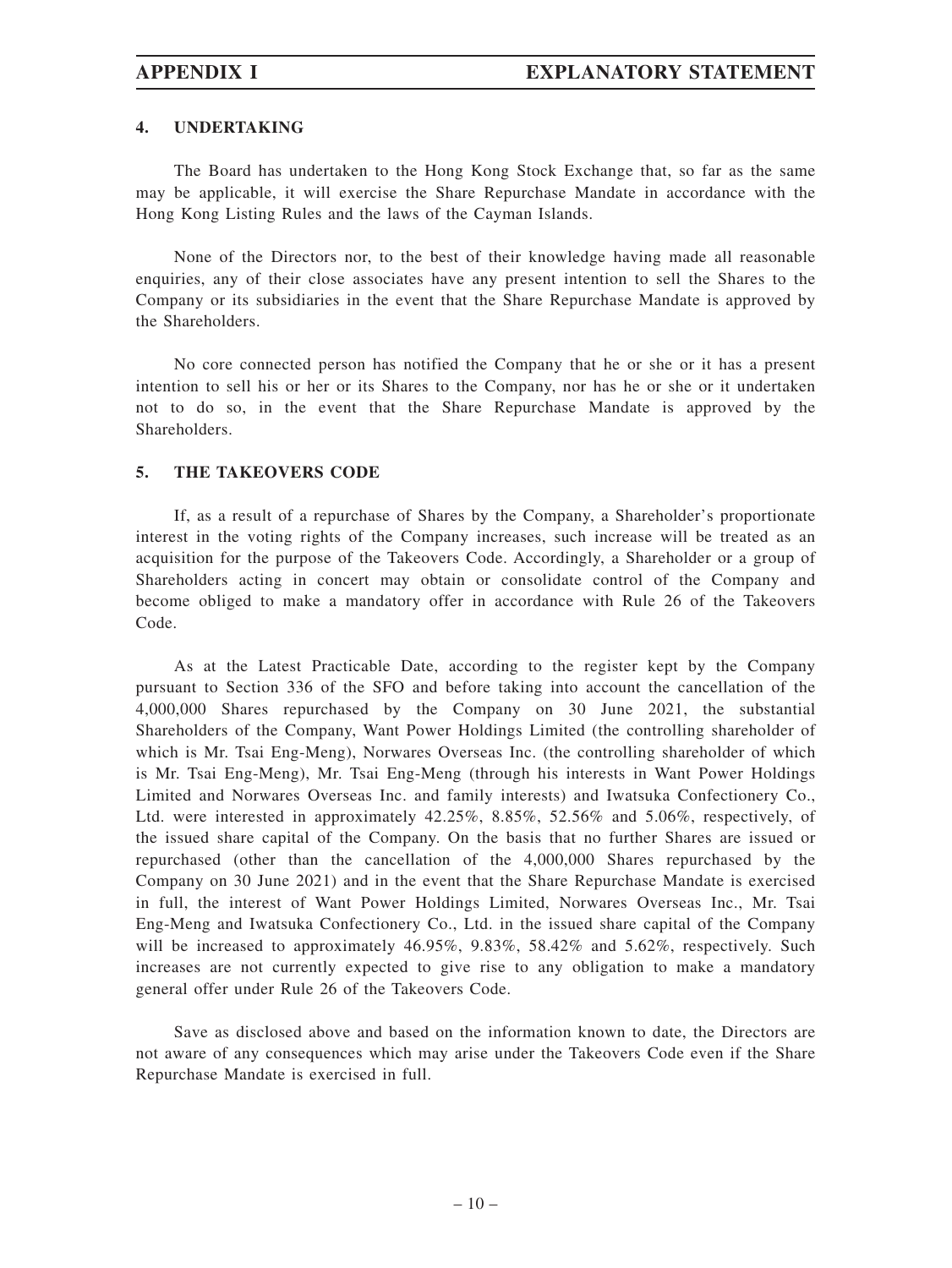## **6. SHARES REPURCHASED BY THE COMPANY**

The Company repurchased a total of 151,497,000 Shares on the Hong Kong Stock Exchange during the six months immediately preceding and including the Latest Practicable Date, with the details as follows:

|                    | <b>Total</b>  |                         |        |  |
|--------------------|---------------|-------------------------|--------|--|
| Date of repurchase | number of     | <b>Repurchase Price</b> |        |  |
|                    | <b>Shares</b> | per share               |        |  |
|                    | repurchased   | <b>Highest</b>          | Lowest |  |
|                    |               | HK\$                    | HK\$   |  |
| 22 January 2021    | 5,000,000     | 5.40                    | 5.38   |  |
| 25 January 2021    | 2,000,000     | 5.43                    | 5.33   |  |
| 26 January 2021    | 1,000,000     | 5.47                    | 5.44   |  |
| 02 February 2021   | 4,279,000     | 5.55                    | 5.52   |  |
| 03 February 2021   | 1,892,000     | 5.56                    | 5.53   |  |
| 05 February 2021   | 2,670,000     | 5.57                    | 5.53   |  |
| 08 February 2021   | 4,000,000     | 5.63                    | 5.56   |  |
| 09 February 2021   | 3,000,000     | 5.59                    | 5.57   |  |
| 10 February 2021   | 1,830,000     | 5.63                    | 5.62   |  |
| 11 February 2021   | 670,000       | 5.80                    | 5.76   |  |
| 16 February 2021   | 1,000,000     | 5.87                    | 5.85   |  |
| 17 February 2021   | 500,000       | 5.84                    | 5.82   |  |
| 18 February 2021   | 1,500,000     | 5.91                    | 5.87   |  |
| 19 February 2021   | 620,000       | 6.04                    | 5.96   |  |
| 22 February 2021   | 6,100,000     | 5.94                    | 5.90   |  |
| 23 February 2021   | 4,231,000     | 5.85                    | 5.82   |  |
| 24 February 2021   | 4,521,000     | 5.79                    | 5.70   |  |
| 25 February 2021   | 3,000,000     | 5.77                    | 5.72   |  |
| 26 February 2021   | 4,000,000     | 5.74                    | 5.61   |  |
| 01 March 2021      | 3,200,000     | 5.63                    | 5.60   |  |
| 02 March 2021      | 931,000       | 5.64                    | 5.63   |  |
| 03 March 2021      | 221,000       | 5.69                    | 5.69   |  |
| 04 March 2021      | 4,000,000     | 5.81                    | 5.67   |  |
| 05 March 2021      | 860,000       | 5.85                    | 5.79   |  |
| 08 March 2021      | 3,106,000     | 5.80                    | 5.75   |  |
| 09 March 2021      | 880,000       | 5.97                    | 5.95   |  |
| 10 March 2021      | 1,935,000     | 5.94                    | 5.90   |  |
| 11 March 2021      | 3,000,000     | 5.98                    | 5.93   |  |
| 12 March 2021      | 2,500,000     | 5.96                    | 5.89   |  |
| 15 March 2021      | 1,672,000     | 5.98                    | 5.94   |  |
| 16 March 2021      | 2,000,000     | 6.04                    | 6.02   |  |
| 17 March 2021      | 2,500,000     | 6.00                    | 5.98   |  |
| 18 March 2021      | 2,338,000     | 6.06                    | 6.03   |  |
| 19 March 2021      | 572,000       | 6.14                    | 6.12   |  |
| 22 March 2021      | 2,000,000     | 5.99                    | 5.98   |  |
| 23 March 2021      | 3,082,000     | 5.76                    | 5.67   |  |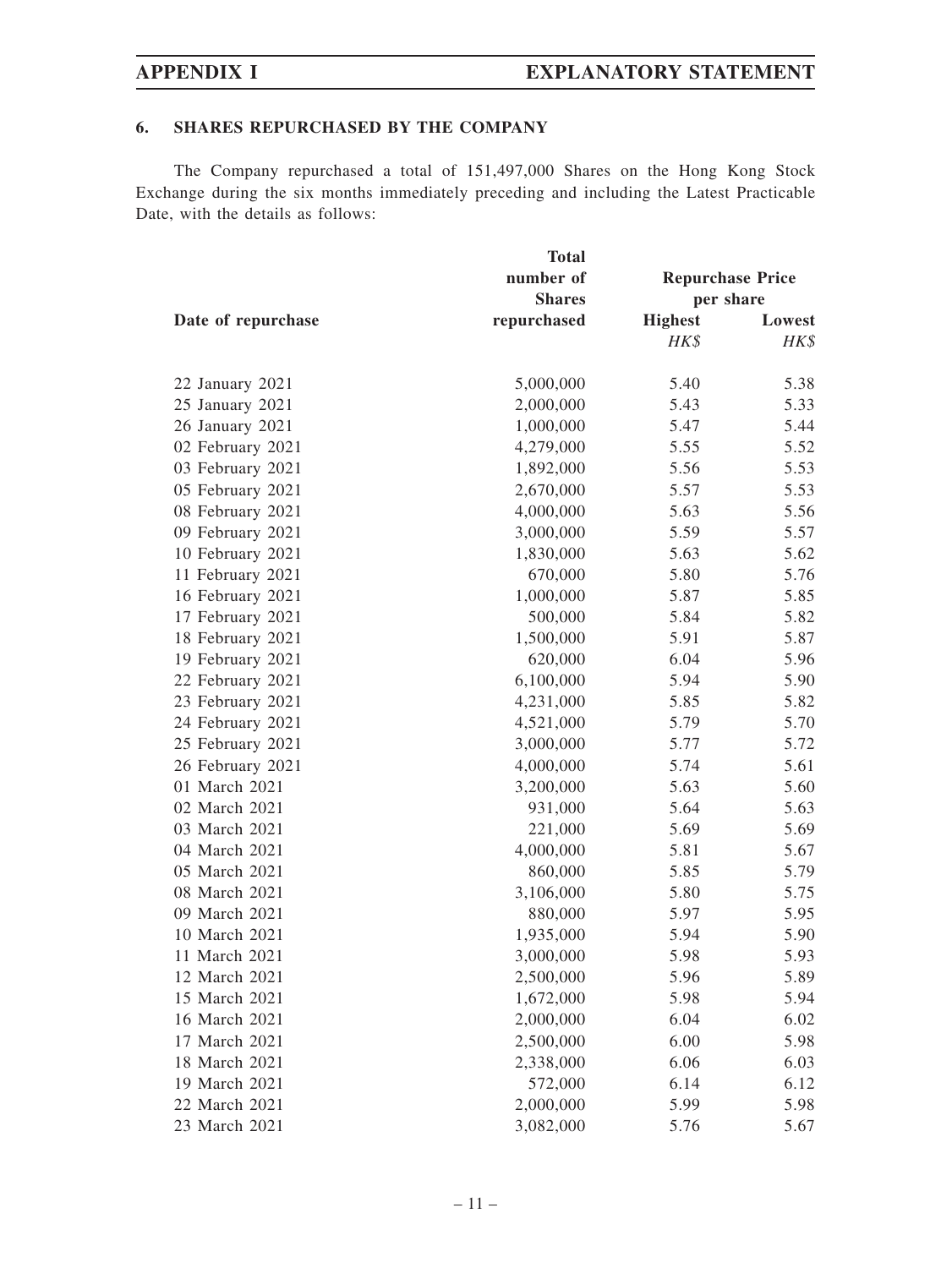|                    | <b>Total</b>           |                         |              |
|--------------------|------------------------|-------------------------|--------------|
|                    | number of              | <b>Repurchase Price</b> |              |
|                    | <b>Shares</b>          | per share               |              |
| Date of repurchase | repurchased            | <b>Highest</b>          | Lowest       |
|                    |                        | HK\$                    | HK\$         |
|                    |                        |                         |              |
| 24 March 2021      | 867,000                | 5.83                    | 5.81         |
| 25 March 2021      | 2,500,000              | 5.76                    | 5.73         |
| 26 March 2021      | 3,500,000              | 5.72                    | 5.67         |
| 29 March 2021      | 336,000                | 5.85                    | 5.85         |
| 31 March 2021      | 2,000,000              | 5.86                    | 5.81         |
| 01 April 2021      | 2,000,000              | 5.88                    | 5.80         |
| 07 April 2021      | 733,000                | 5.90                    | 5.86         |
| 08 April 2021      | 1,000,000              | 5.88                    | 5.86         |
| 09 April 2021      | 1,998,000              | 5.88                    | 5.86         |
| 12 April 2021      | 2,000,000              | 5.85                    | 5.82         |
| 13 April 2021      | 3,000,000              | 5.78                    | 5.72         |
| 14 April 2021      | 1,295,000              | 5.76                    | 5.74         |
| 15 April 2021      | 1,049,000              | 5.79                    | 5.76         |
| 16 April 2021      | 1,500,000              | 5.87                    | 5.86         |
| 19 April 2021      | 809,000                | 5.88                    | 5.87         |
| 21 April 2021      | 2,500,000              | 5.82                    | 5.79         |
| 22 April 2021      | 2,500,000              | 5.74                    | 5.71         |
| 23 April 2021      | 1,500,000              | 5.74                    | 5.73         |
| 26 April 2021      | 3,350,000              | 5.70                    | 5.67         |
| 27 April 2021      | 3,000,000              | 5.65                    | 5.62         |
| 28 April 2021      | 2,500,000              | 5.65                    | 5.62         |
| 29 April 2021      | 1,687,000              | 5.73                    | 5.72         |
| 30 April 2021      | 3,000,000              | 5.69                    | 5.63         |
| 03 May 2021        | 1,500,000              | 5.65                    | 5.60         |
| 06 May 2021        | 1,500,000              | 5.72                    | 5.68         |
| 07 May 2021        | 922,000                | 5.77                    | 5.75         |
| 10 May 2021        | 1,500,000              | 5.79                    | 5.75         |
| 11 May 2021        | 1,983,000              | 5.78                    | 5.73         |
| 12 May 2021        | 442,000                | 5.79                    | 5.78         |
| 13 May 2021        | 2,300,000              | 5.77                    | 5.71         |
| 14 May 2021        | 1,334,000              | 5.77                    | 5.75         |
| 17 May 2021        | 282,000                | 5.77                    | 5.77         |
|                    |                        |                         |              |
| 20 May 2021        | 3,000,000              | 5.76                    | 5.70         |
| 21 May 2021        | 1,500,000<br>4,000,000 | 5.79                    | 5.77<br>5.47 |
| 30 June 2021       |                        | 5.55                    |              |

151,497,000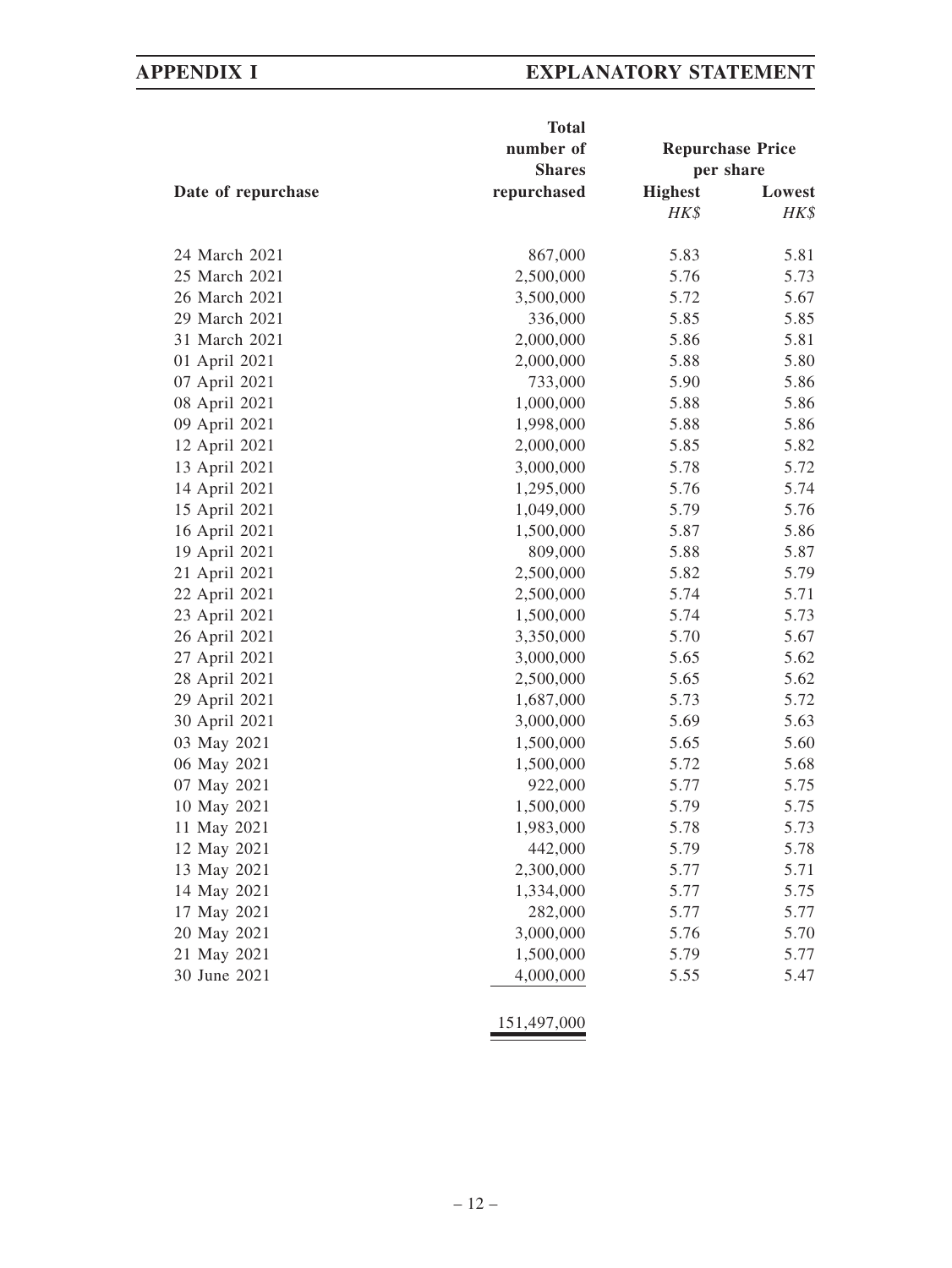## **7. SHARE PRICES**

The highest and lowest prices at which the Shares have traded on the Hong Kong Stock Exchange as quoted in its daily quotations sheets in each of the previous twelve months up to and including the Latest Practicable Date are as follows:

|                                                        | Price per Share<br>(HK\$) |        |
|--------------------------------------------------------|---------------------------|--------|
|                                                        | <b>Highest</b>            | Lowest |
| 2020                                                   |                           |        |
| July                                                   | 6.43                      | 5.73   |
| August                                                 | 5.97                      | 5.17   |
| September                                              | 5.68                      | 5.18   |
| October                                                | 5.51                      | 5.11   |
| November                                               | 5.98                      | 5.03   |
| December                                               | 5.68                      | 5.28   |
| 2021                                                   |                           |        |
| January                                                | 6.25                      | 5.30   |
| February                                               | 6.04                      | 5.51   |
| March                                                  | 6.20                      | 5.59   |
| April                                                  | 5.97                      | 5.57   |
| May                                                    | 5.85                      | 5.58   |
| June                                                   | 6.03                      | 5.42   |
| July (up to and including the Latest Practicable Date) | 5.60                      | 5.46   |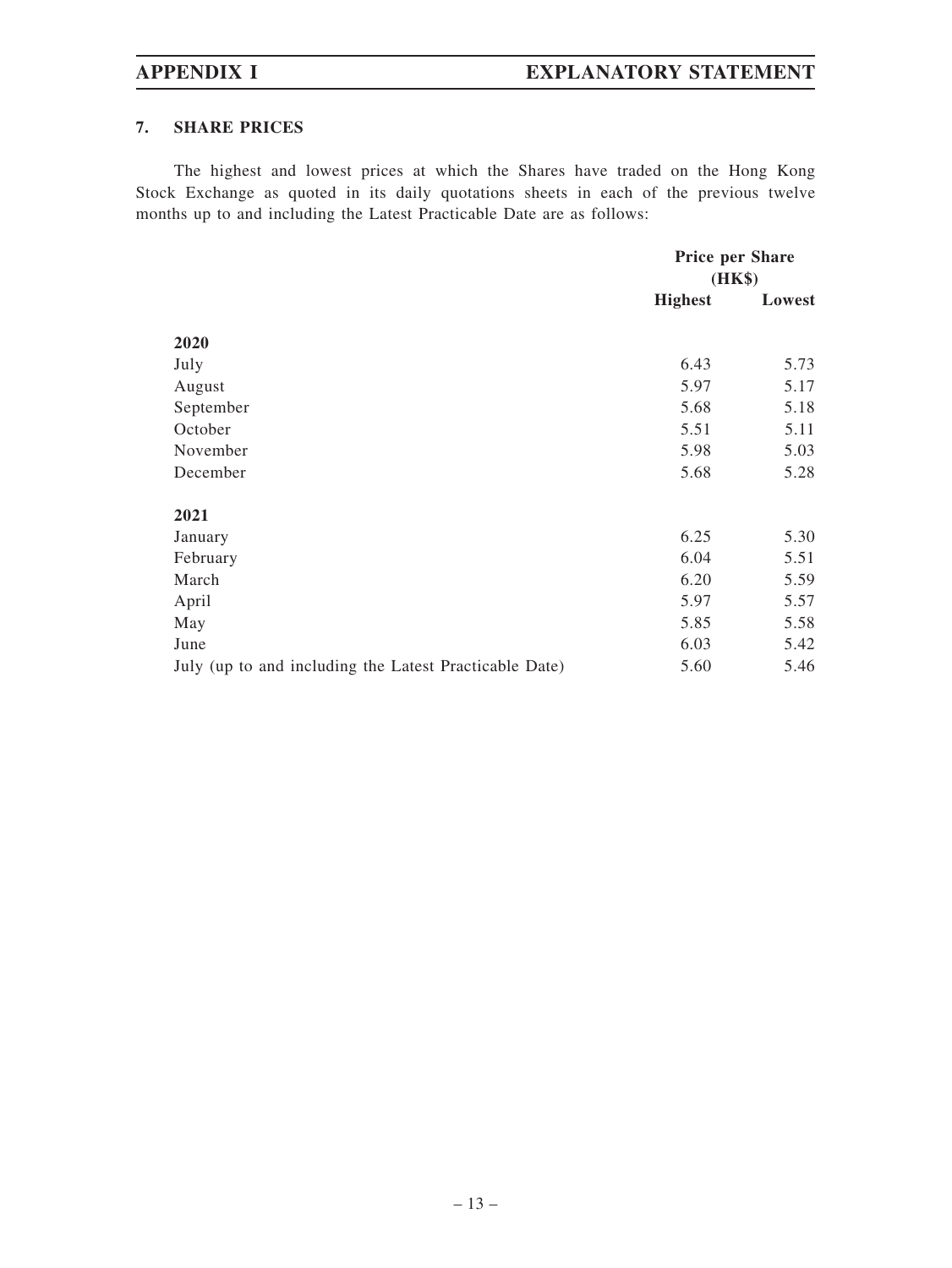*Set out below are details of the Directors who will retire at the conclusion of the Annual General Meeting and will be proposed to be re-elected at the Annual General Meeting.*

**TSAI Shao-Chung**, aged 40, is our executive Director and also a member of our Remuneration Committee, Nomination Committee and Strategy Committee. Mr. Tsai Shao-Chung was our non-executive Director from July 2009 to June 2019 and was re-designated as our executive Director with effect from 1 July 2019. Mr. Tsai Shao-Chung is also a director of a number of the Group's subsidiaries. Mr. Tsai Shao-Chung joined our Group in March 2001, following his graduation from the Canadian International School in Singapore. He held various management positions within our Group and had served management roles in several areas such as logistics, human resources, information technology, planning and operations. Mr. Tsai Shao-Chung is a director of IBF Financial Holdings Co., Ltd. (a company listed on the Taiwan Stock Exchange Corporation) and was a director of Union Insurance Company (a company listed on the Taiwan Stock Exchange Corporation) from 2007 to June 2020. He has been a director of the Straits Exchange Foundation since March 2009. Mr. Tsai Shao-Chung is a director of Want Power Holdings Limited and Norwares Overseas Inc. which have discloseable interests in Shares of the Company under Part XV of the SFO. Mr. Tsai Shao-Chung is the son of Mr. Tsai Eng-Meng, the elder brother of Mr. Tsai Wang-Chia and a cousin of Mr. Cheng Wen-Hsien.

There is no director's service contract between any member of the Group and Mr. Tsai Shao-Chung and he was not appointed for a specific term except that he is subject to retirement by rotation and re-election at the annual general meeting of the Company at least once every three years in accordance with the Articles of Association. Mr. Tsai Shao-Chung is entitled to an annual director fee of US\$30,000 from the Company. The total amount of director's remuneration of Mr. Tsai Shao-Chung for the year ended 31 March 2021 was RMB2,079,000, as set out in note 35(a) to the consolidated financial statements of the Company for the year ended 31 March 2021 on page 271 of the Annual Report. The remuneration levels were determined by the Board and the Group with reference to his duties and responsibilities, the Group's and individual performance and prevailing market conditions.

Save as disclosed above, Mr. Tsai Shao-Chung did not have any directorship in any other listed public companies in the last three years.

As at the Latest Practicable Date, Mr. Tsai Shao-Chung was interested in the 101,884,000 Shares through Twitcher Limited, a company wholly owned by him, and in 9,665 shares of Want Want Holdings Ltd, which is an associated corporation of the Company, within the meaning of Part XV of the SFO.

Save as disclosed above, Mr. Tsai Shao-Chung does not have any relationship with any Director, senior management or substantial or controlling Shareholders of the Company and does not have any interest in the shares, underlying shares or debentures of the Company or any of its associated corporations within the meaning of Part XV of the SFO.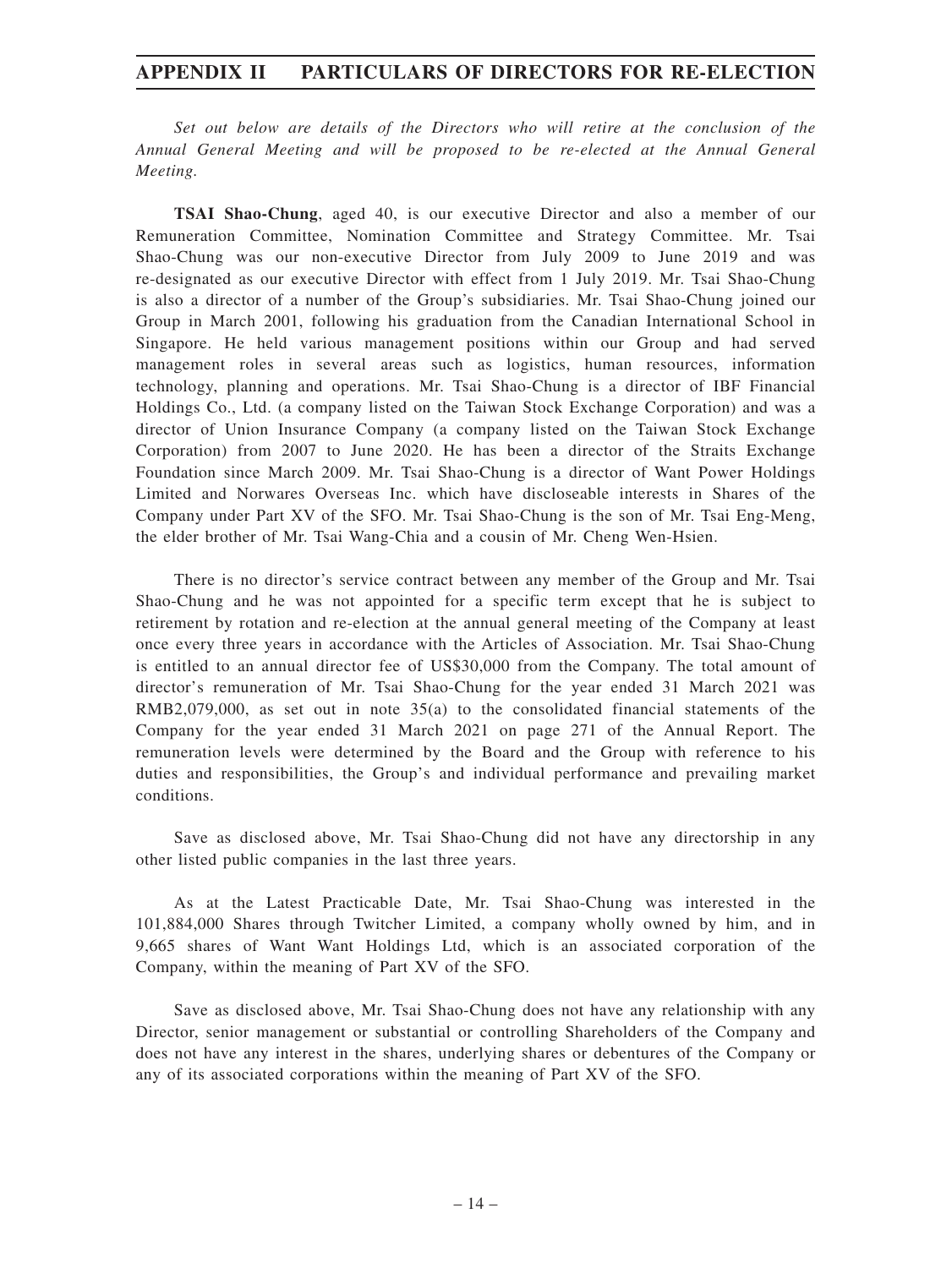Save as disclosed above, Mr. Tsai Shao-Chung has confirmed that there is no other matter that needs to be brought to the attention of the Shareholders in connection with his re-election and there is no other information that should be disclosed pursuant to paragraphs (h) to (v) of Rule 13.51(2) of the Hong Kong Listing Rules.

**CHU Chi-Wen**, aged 55, is our Chief Financial Officer, executive Director and a member of our Strategy Committee and Environmental, Social and Governance Committee. Mr. Chu graduated from Michigan State University with a master's degree in economics in 1992. He also graduated with a master's degree in professional accountancy from the Chinese University of Hong Kong & Shanghai National Accounting Institute. Mr. Chu has over 25 years of experience in financial management. Mr. Chu is currently an independent non-executive director of Shanghai Zendai Property Limited (a company listed on the Hong Kong Stock Exchange). Before joining our Group in April 1997, Mr. Chu was a financial analyst for the Taiwan Provincial Government from 1992 to 1995 and a finance supervisor at Delta Electronics, Inc. from 1995 to 1996. He worked at Dialer & Business Co. Ltd from 1996 to 1997 as an assistant finance manager.

There is no director's service contract between any member of the Group and Mr. Chu and he was not appointed for a specific term except that he is subject to retirement by rotation and re-election at the annual general meeting of the Company at least once every three years in accordance with the Articles of Association. Mr. Chu is entitled to an annual director fee of US\$60,000 from the Company. The total amount of director's remuneration of Mr. Chu for the year ended 31 March 2021 was RMB2,770,000, as set out in note 35(a) to the consolidated financial statements of the Company for the year ended 31 March 2021 on page 271 of the Annual Report. The remuneration levels were determined by the Board and the Group with reference to his duties and responsibilities, the Group's and individual performance and prevailing market conditions.

As at the Latest Practicable Date, Mr. Chu was interested in 197,200 Shares within the meaning of Part XV of the SFO. These Shares are directly held by him.

Save as disclosed above, Mr. Chu did not have any directorship in any other listed public companies in the last three years. He does not have any relationship with any Director, senior management or substantial or controlling Shareholders of the Company. Save as disclosed in this circular, Mr. Chu does not have any interest in the shares, underlying shares or debentures of the Company or any of its associated corporations within the meaning of Part XV of the SFO.

Save as disclosed above, Mr. Chu has confirmed that there is no other matter that needs to be brought to the attention of the Shareholders in connection with his re-election and there is no other information that should be disclosed pursuant to paragraphs (h) to (v) of Rule 13.51(2) of the Hong Kong Listing Rules.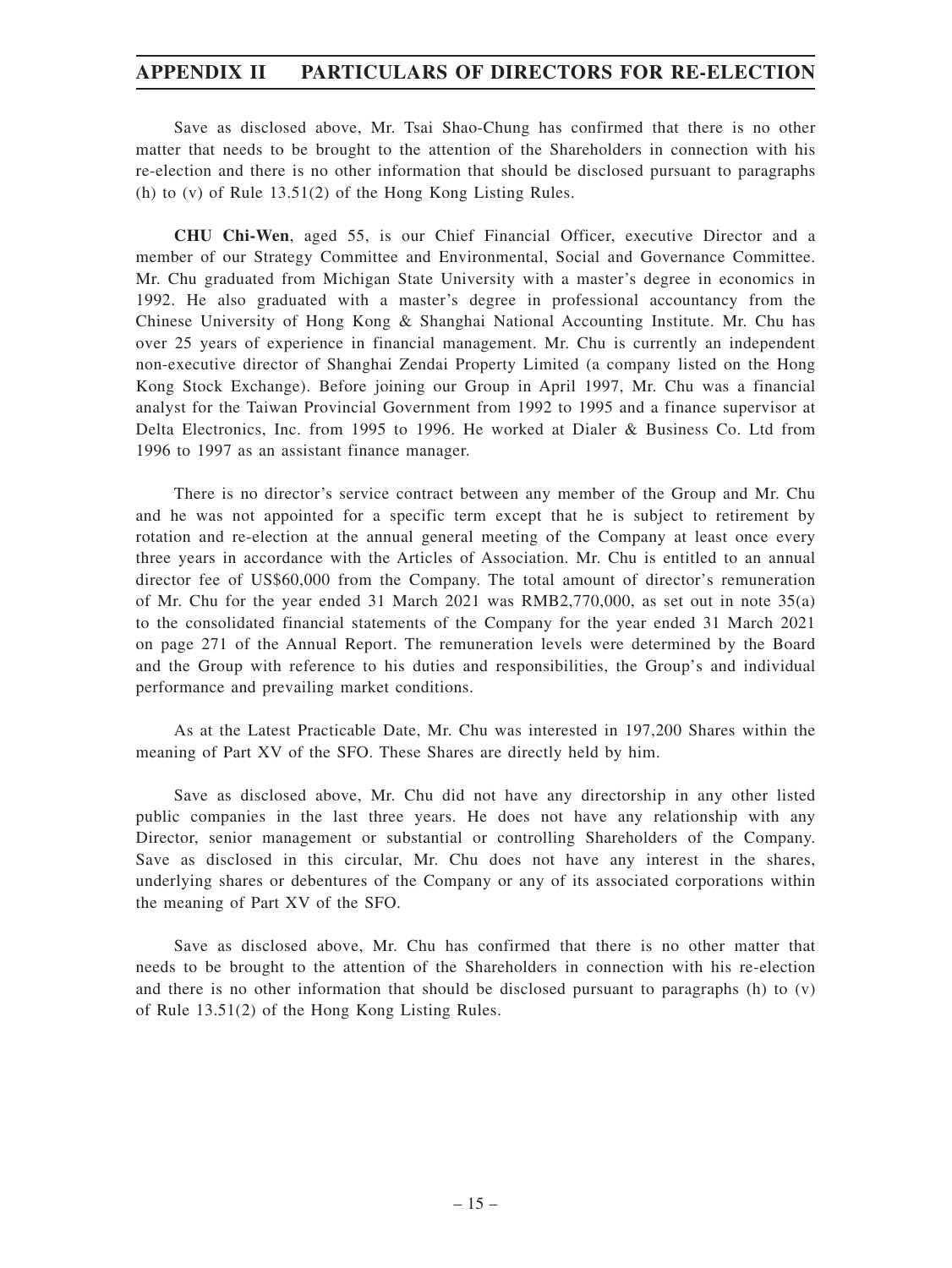**TSAI Ming-Hui**, aged 53, is the general manager of the Group's Southeast Asia Development Department, executive Director and also a member of our Strategy Committee. Mr. Tsai is mainly responsible for the Group business development and strategy in Southeast Asia. Meanwhile, he is also responsible for the sales management, brand promotion and market awareness of our products in Hong Kong and Macau. He is a director of a number of subsidiaries of the Group. Mr. Tsai graduated from Department of Mechanical Engineering of Hsinpu Institute of Technology and joined the Group in March 1995. He has over 20 years of experience in snack food, beverage sales and team management. He was in a key management role in the Group's Taiwan sales department, Shanghai sales management department, Central China sales region, and Hong Kong and Macau regions, as well as the business unit general manager.

There is no director's service contract between any member of the Group and Mr. Tsai and he was not appointed for a specific term except that he is subject to retirement by rotation and re-election at the annual general meeting of the Company at least once every three years in accordance with the Articles of Association. Mr. Tsai is entitled to an annual director fee of US\$30,000 from the Company. The total amount of director's remuneration of Mr. Tsai for the year ended 31 March 2021 was RMB1,015,000, as set out in note 35(a) to the consolidated financial statements of the Company for the year ended 31 March 2021 on page 271 of the Annual Report. The remuneration levels were determined by the Board and the Group with reference to his duties and responsibilities, the Group's and individual performance and prevailing market conditions.

As at the Latest Practicable Date, Mr. Tsai was interested in 57,200 Shares within the meaning of Part XV of the SFO. These Shares are directly held by him.

Mr. Tsai did not have any directorship in any other listed public companies in the last three years. He does not have any relationship with any Director, senior management or substantial or controlling Shareholders of the Company. Save as disclosed in this circular, Mr. Tsai does not have any interest in the shares, underlying shares or debentures of the Company or any of its associated corporations within the meaning of Part XV of the SFO.

Save as disclosed above, Mr. Tsai has confirmed that there is no other matter that needs to be brought to the attention of the Shareholders in connection with his re-election and there is no other information that should be disclosed pursuant to paragraphs  $(h)$  to  $(v)$ of Rule 13.51(2) of the Hong Kong Listing Rules.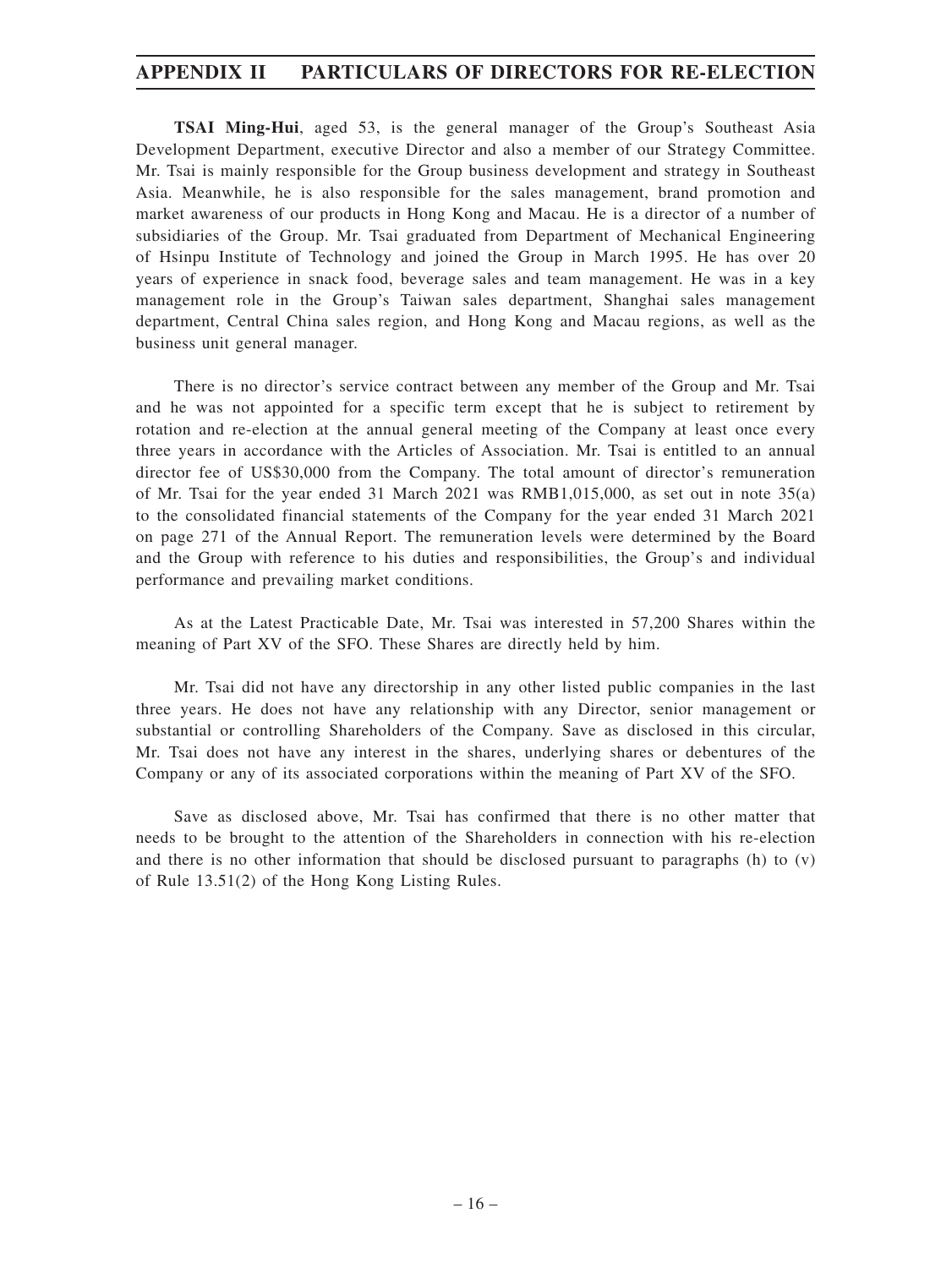**MAKI Haruo**, aged 70, is our non-executive Director. Mr. Maki is the president of Iwatsuka Confectionery Co., Ltd. ("ICCL"), a listed company in Japan and one of the leading rice cracker producers in Japan as well as our technical cooperation partner. Mr. Maki graduated from Toyama National University with a bachelor's degree. Mr. Maki joined ICCL in 1976 and has served ICCL for over 40 years, and was promoted to become its president in 1998. Mr. Maki joined our Group in May 2001. He is a director of Want Want Japan Co., Ltd, a subsidiary of the Company.

Save as disclosed above, Mr. Maki did not have any directorship in any other listed public companies in the last three years.

There is no director's service contract between any member of the Group and Mr. Maki and he was not appointed for a specific term except that he is subject to retirement by rotation and re-election at the annual general meeting of the Company at least once every three years in accordance with the Articles of Association. Mr. Maki is entitled to an annual director fee of US\$30,000 which is determined by the Board with reference to his duties and responsibilities with the Company and the prevailing market conditions. The total amount of director's remuneration of Mr. Maki for the year ended 31 March 2021 was US\$30,000 or RMB equivalent 203,000, as set out in note 35(a) to the consolidated financial statements of the Company for the year ended 31 March 2021 on page 271 of the Annual Report.

As at the Latest Practicable Date, Mr. Maki was interested in (i) 200,000 Shares which are beneficially owned by his spouse; and (ii) 1,100,000 Shares which are directly held by him, within the meaning of Part XV of the SFO.

Mr. Maki does not have any relationship with any Director, senior management or substantial or controlling Shareholders of the Company. Save as disclosed in this circular, he does not have any interest in the shares, underlying shares or debentures of the Company or any of its associated corporations within the meaning of Part XV of the SFO.

Save as disclosed above, Mr. Maki has confirmed that there is no other matter that needs to be brought to the attention of the Shareholders in connection with his re-election and there is no other information that should be disclosed pursuant to paragraphs (h) to (v) of Rule 13.51(2) of the Hong Kong Listing Rules.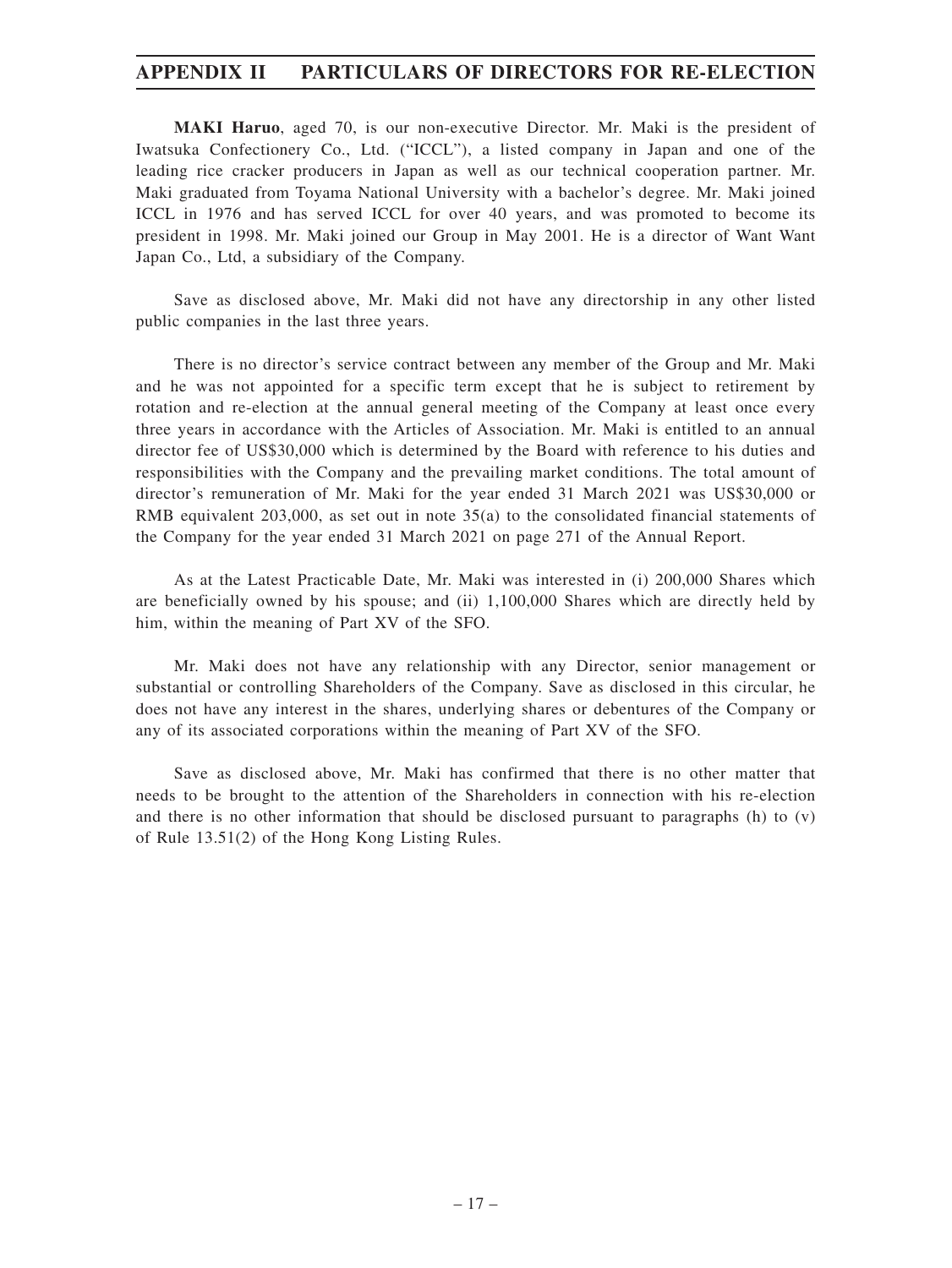**KONG HO Pui King, Stella**, aged 68, is our independent non-executive Director and a member of each of the Audit and Risk Management Committee, Remuneration Committee, Nomination Committee and Strategy Committee. She is also a member of our Environmental, Social and Governance Committee. Mrs. Kong is currently the Managing Director, Greater China at Raffles Family Office. Previously, she was the Managing Director, Market Group Head, China II at Credit Suisse Private Banking. In her prior role at Standard Chartered Bank, Hong Kong as Deputy Regional Head of Private Banking for Greater China and North Asia, she was instrumental in building the China offshore team. Mrs. Kong has over 30 years of experience in the banking industry spanning four countries in the wealth management industry and has held both senior management and client relationship positions at Credit Suisse, Standard Chartered Bank, ABN AMRO Bank, Sarasin Rabo Investment Management, UBS, Deutsche Bank, Natwest and Citibank. Mrs. Kong is licensed to conduct Type 4 (Advising on Securities) and Type 9 (Asset Management) regulated activities under the SFO.

There is no director's service contract between any member of the Group and Mrs. Kong and she was not appointed for a specific term except that she is subject to retirement by rotation and re-election at the annual general meeting of the Company at least once every three years in accordance with the Articles of Association. Mrs. Kong is entitled to an annual director fee of US\$30,000 which is determined by the Board with reference to her qualifications and experience, duties and responsibilities with the Company and prevailing market conditions.

Mrs. Kong did not have any directorship in any other listed public companies in the last three years. She does not have any relationship with any Director, senior management or substantial or controlling Shareholders of the Company and does not have any interest in the shares, underlying shares or debentures of the Company or any of its associated corporations within the meaning of Part XV of the SFO.

Save as disclosed above, Mrs. Kong has confirmed that there is no other matter that needs to be brought to the attention of the Shareholders in connection with her re-election and there is no other information that should be disclosed pursuant to paragraphs  $(h)$  to  $(v)$ of Rule 13.51(2) of the Hong Kong Listing Rules.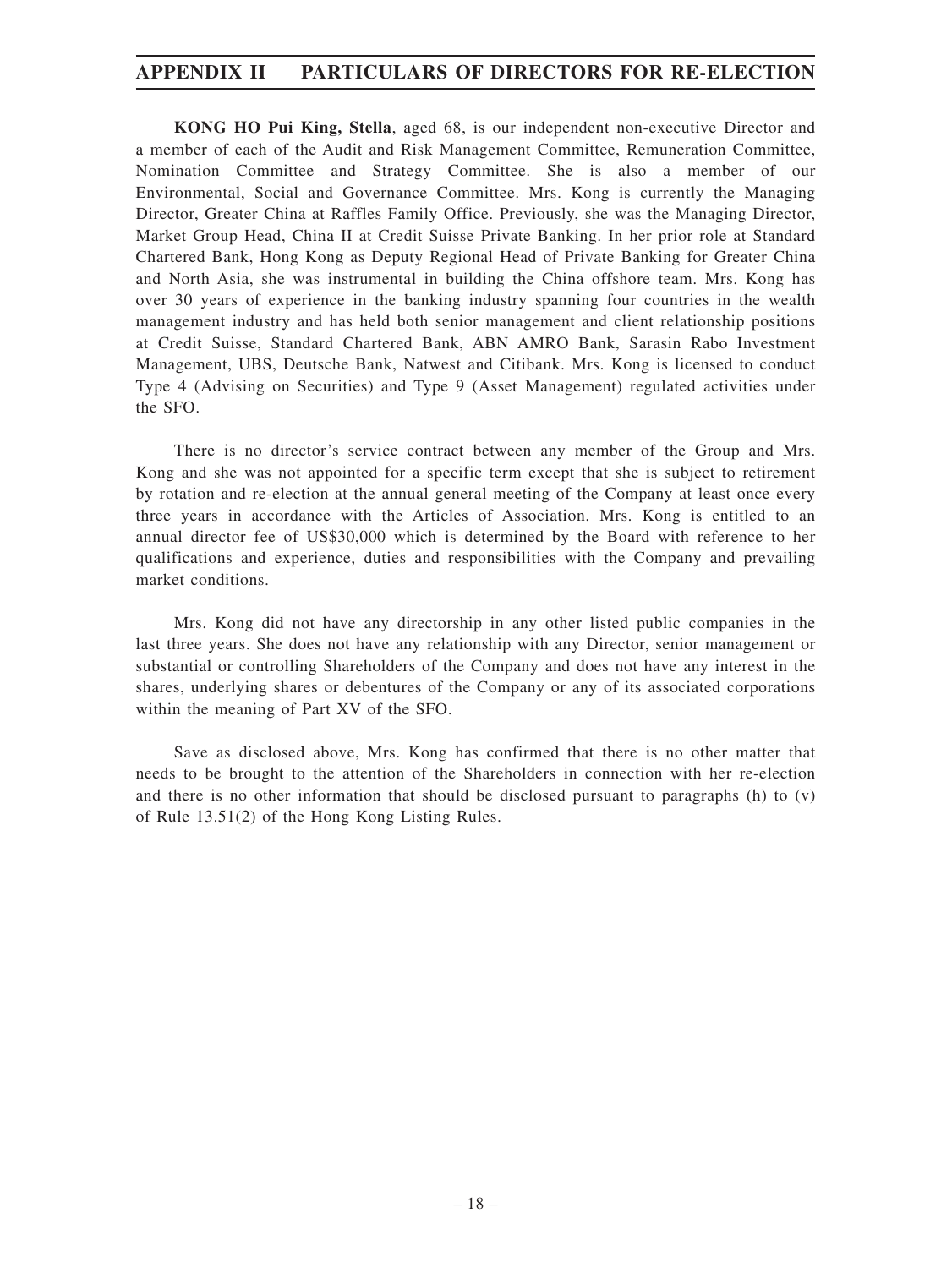

# **WANT WANT CHINA HOLDINGS LIMITED**

國旺旺控股有限公司 中

*(Incorporated in the Cayman Islands with limited liability)* **(Stock Code: 0151)**

### **NOTICE OF ANNUAL GENERAL MEETING**

**NOTICE IS HEREBY GIVEN** that the annual general meeting of the shareholders of Want Want China Holdings Limited (the "**Company**") will be held at Kowloon Shangri-La Hotel, 64 Mody Road, Tsimshatsui, Kowloon, Hong Kong on Tuesday, 17 August 2021 at 9:00 a.m. (the "**Annual General Meeting**"), for the following purpose:

- 1. To consider and approve the audited consolidated financial statements and the reports of the directors and the auditors of the Company for the year ended 31 March 2021.
- 2. To declare a final dividend for the year ended 31 March 2021.
- 3. (a) To re-elect the following directors of the Company (each as a separate resolution):
	- (i) Mr. Tsai Shao-Chung as an executive director of the Company;
	- (ii) Mr. Chu Chi-Wen as an executive director of the Company;
	- (iii) Mr. Tsai Ming Hui as an executive director of the Company;
	- (iv) Mr. Maki Haruo as a non-executive director of the Company; and
	- (v) Mrs. Kong Ho Pui King, Stella as an independent non-executive director of the Company.
	- (b) To authorize the board of directors of the Company (the "**Board**") to fix the remuneration of the directors of the Company.
- 4. To appoint Ernst & Young as the Company's auditors and authorize the Board to fix their remuneration.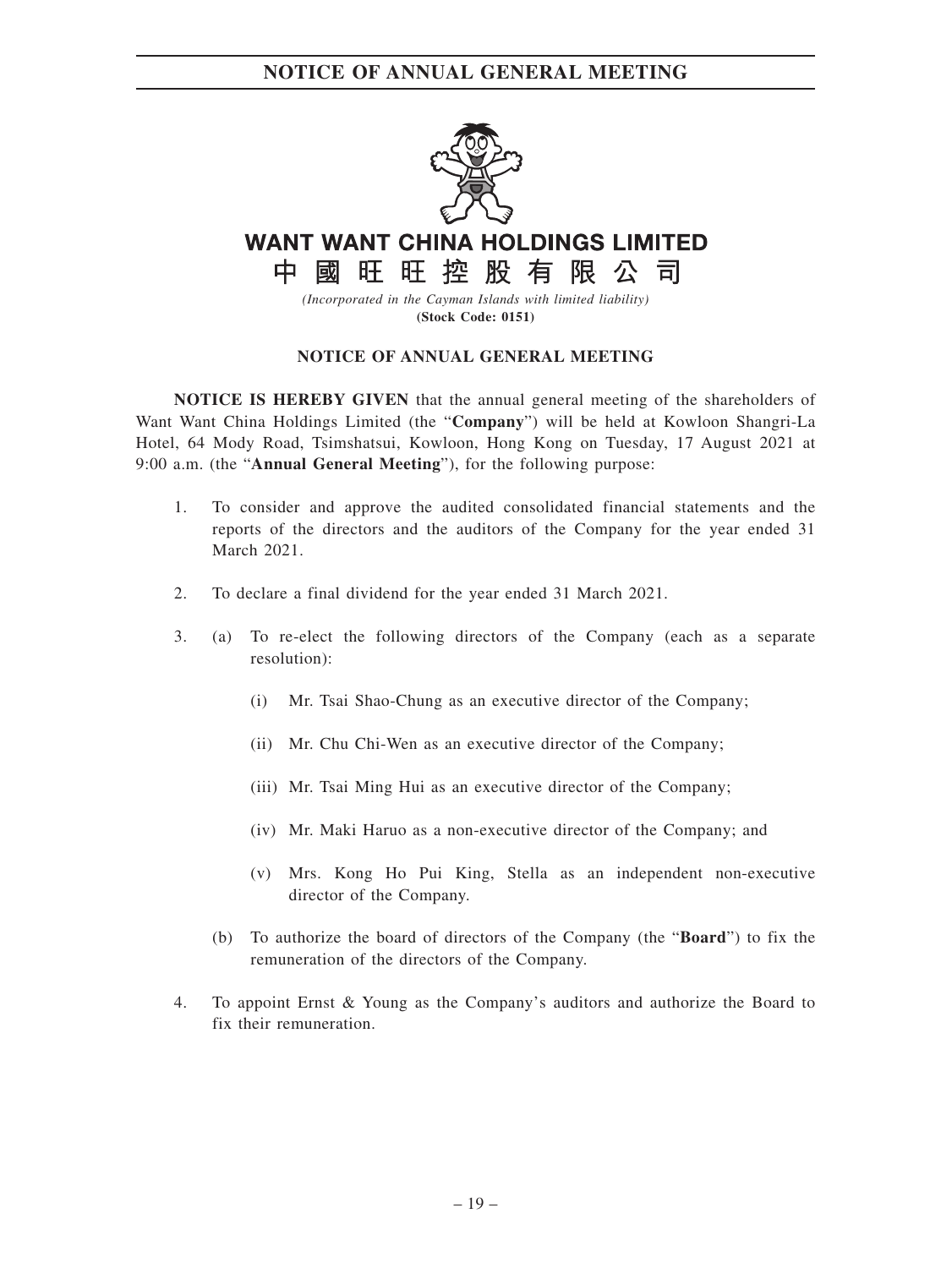### **ORDINARY RESOLUTIONS**

As special business, to consider and, if thought fit, approve with or without amendments the following ordinary resolutions:

- 5. "**THAT**:
	- (a) subject to paragraph (b) below, the exercise by the directors of the Company (the "**Directors**") during the Relevant Period (as defined below) of all the powers of the Company to repurchase shares of US\$0.02 each in the share capital of the Company ("**Shares**") on The Stock Exchange of Hong Kong Limited (the "**Hong Kong Stock Exchange**") or on any other stock exchange on which the securities of the Company may be listed and recognized by the Securities and Futures Commission of Hong Kong and the Hong Kong Stock Exchange for this purpose, subject to and in accordance with the applicable laws and requirements of the Rules Governing the Listing of Securities on the Hong Kong Stock Exchange (the "**Hong Kong Listing Rules**") or any other stock exchange as amended from time to time, be and is hereby generally and unconditionally approved;
	- (b) the total number of Shares which may be repurchased pursuant to the approval in paragraph (a) above shall not exceed ten per cent (10%) of the number of issued Shares of the Company as at the date of passing of this Resolution 5 and the said approval shall be limited accordingly; and
	- (c) for the purpose of this Resolution 5:

"Relevant Period" means the period from the passing of this Resolution 5 until whichever is the earliest of:

- (i) the conclusion of the next annual general meeting of the Company; or
- (ii) the expiration of the period within which the next annual general meeting of the Company is required to be convened under its articles of association or any applicable law(s); or
- (iii) the date on which the authority given under this Resolution 5 is revoked or varied by an ordinary resolution of the shareholders of the Company in general meeting."

### 6. "**THAT**:

(a) subject to paragraph (c) below, the exercise by the Directors during the Relevant Period (as defined below) of all the powers of the Company to allot, issue and deal with additional Shares and to make or grant offers, agreements, options and warrants which might require the exercise of such power be and is hereby generally and unconditionally approved;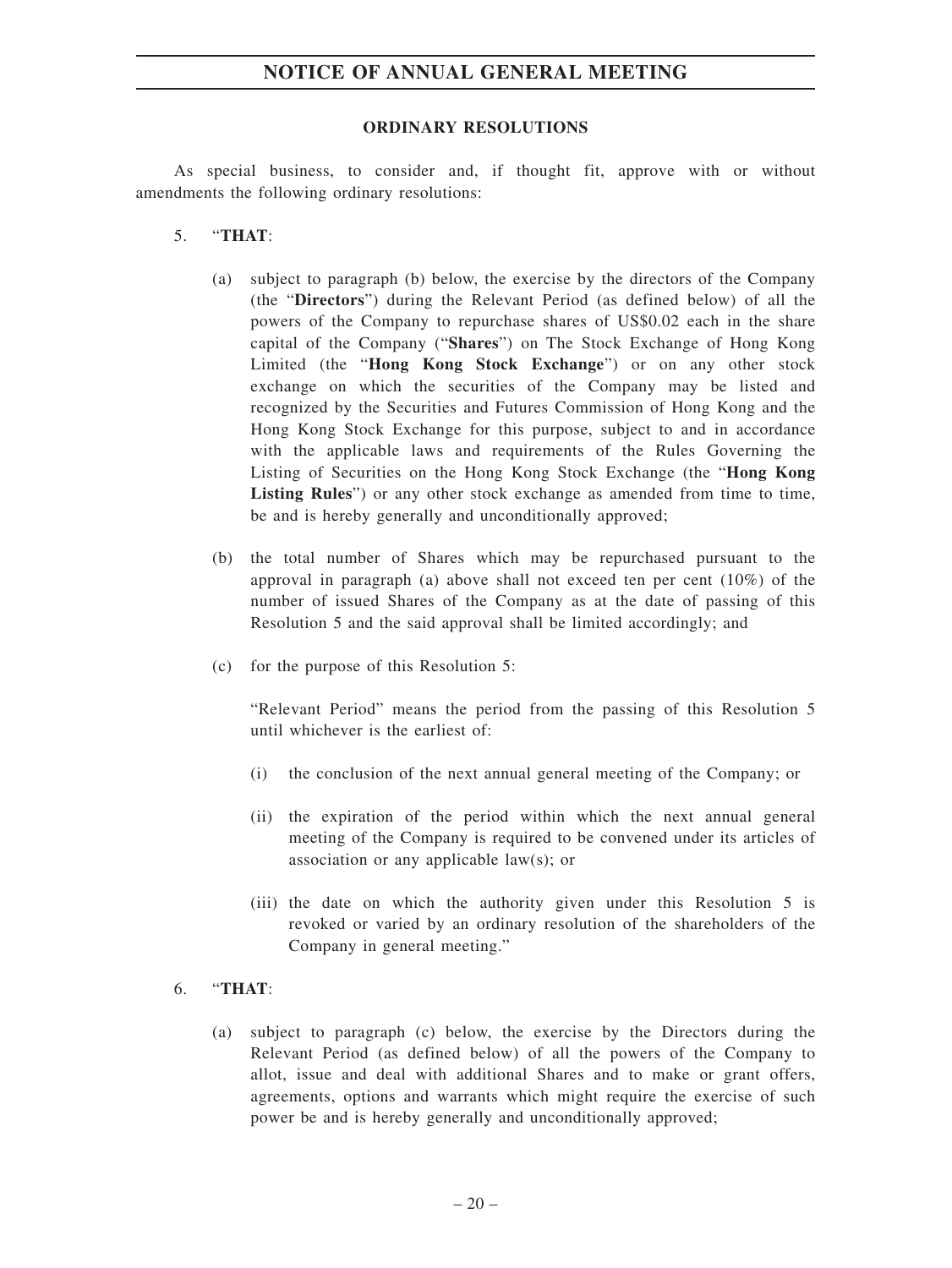- (b) the approval in paragraph (a) of this Resolution 6 shall authorize the Directors during the Relevant Period (as defined below) to make or grant offers, agreements, options and warrants which might require the exercise of such power after the end of the Relevant Period;
- (c) the total number of Shares allotted or agreed conditionally or unconditionally to be allotted (whether pursuant to an option or otherwise) by the Directors pursuant to the approval in paragraph (a) of this Resolution 6, otherwise than pursuant to, (i) a Rights Issue (as defined below), (ii) any option scheme or similar arrangement for the time being adopted for the grant or issue to officers and/or employees of the Company and/or any of its subsidiaries of Shares or rights to acquire Shares or (iii) any scrip dividend or similar arrangement providing for the allotment of Shares in lieu of the whole or part of a dividend on Shares in accordance with the articles of association of the Company, shall not exceed twenty per cent (20%) of the number of issued Shares of the Company as at the date of passing of this Resolution 6, and the said approval shall be limited accordingly; and
- (d) for the purpose of this Resolution 6:

"Relevant Period" means the period from the passing of this Resolution 6 until whichever is the earliest of:

- (i) the conclusion of the next annual general meeting of the Company; or
- (ii) the expiration of the period within which the next annual general meeting of the Company is required to be convened under its articles of association or any applicable law(s); or
- (iii) the date on which the authority given under this Resolution 6 is revoked or varied by an ordinary resolution of the shareholders of the Company in general meeting.

"Rights Issue" means an offer of shares open for a period fixed by the Directors to the holders of the Shares or any class thereof on the register on a fixed record date in proportion to their then holdings of such Shares or class thereof (subject to such exclusion or other arrangements as the Directors may deem necessary or expedient in relation to fractional entitlements or legal or practical problems having regard to any restrictions or obligations under the laws of, or the requirements of any recognized regulatory body or any stock exchange in, any territory outside Hong Kong applicable to the Company)."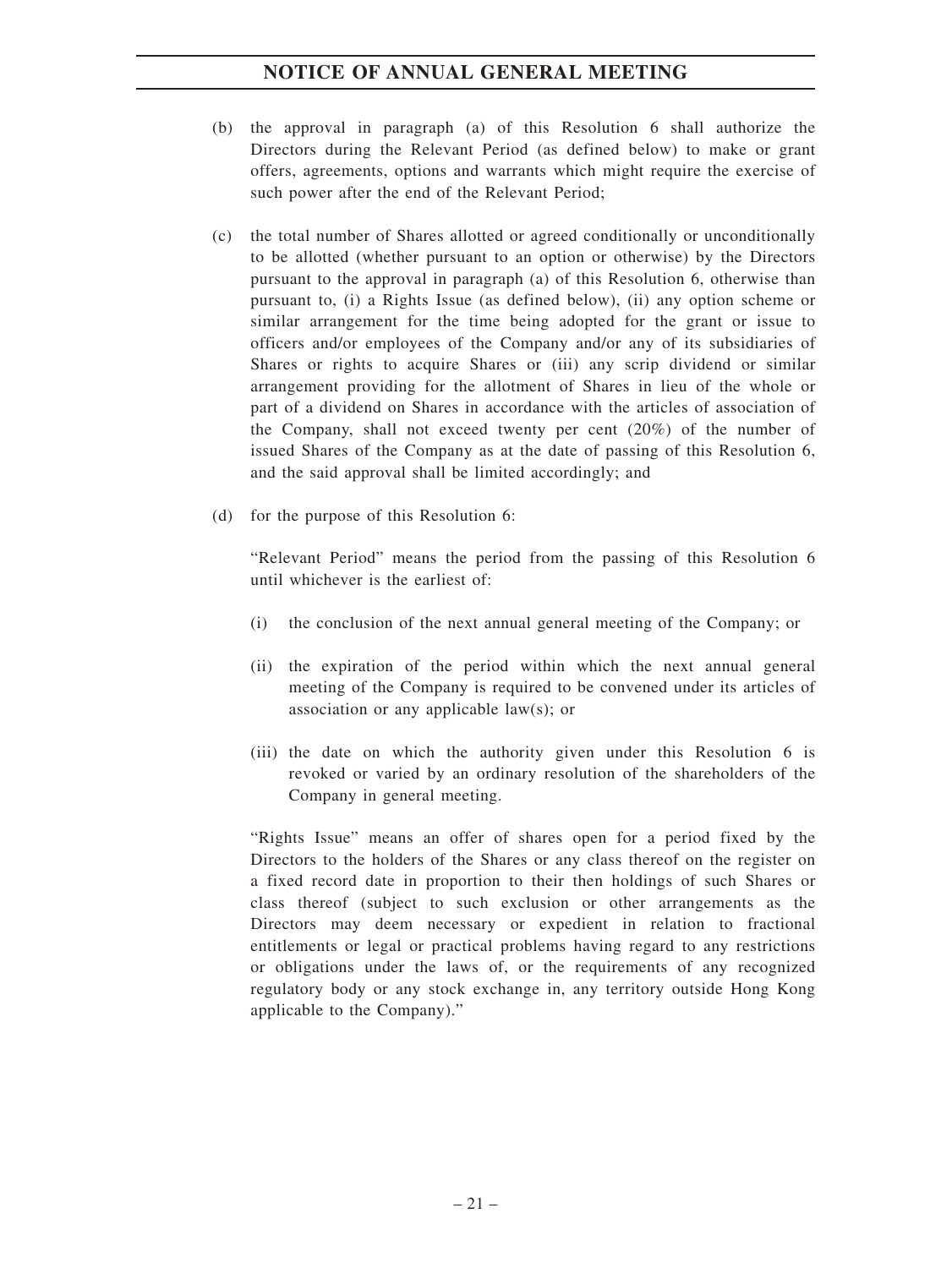7. "**THAT** subject to the passing of Resolutions 5 and 6, the general mandate referred to in Resolution 6 above be and is hereby extended by the addition to the total number of Shares of the Company which may be allotted or agreed to be allotted by the Directors of the Company pursuant to such general mandate, the total number of Shares repurchased by the Company pursuant to the general mandate referred to in Resolution 5 above, provided that such total number of Shares shall not exceed ten per cent (10%) of the number of issued Shares of the Company as at the date of passing of this Resolution 7."

> By Order of the Board **Want Want China Holdings Limited Lai Hong Yee** *Director*

### Hong Kong, 12 July 2021

*Notes:*

- (1) Any member entitled to attend and vote at the Annual General Meeting convened under the above notice is entitled to appoint one or more proxies to attend and vote on his/her/its behalf. A proxy needs not be a member of the Company. All forms of proxy, together with the powers of attorney or other authorities, if any, under which they are signed, or notarially certified copies thereof, must be deposited with the Company's Hong Kong branch share registrar, Computershare Hong Kong Investor Services Limited at 17M Floor, Hopewell Centre, 183 Queen's Road East, Wanchai, Hong Kong not later than 48 hours before the time appointed for the holding of the Annual General Meeting (i.e. not later than 9:00 a.m. on Sunday, 15 August 2021) or any adjournment thereof. Please note that 14 August 2021 and 15 August 2021 are not working days in Hong Kong and Computershare Hong Kong Investor Services Limited's offices will not be open on these days for physical delivery of the form of proxy. To be effective, all proxy appointments must be lodged with Computershare Hong Kong Investor Services Limited before the deadline. Completion and return of the form of proxy will not preclude a shareholder from attending and voting in person at the Annual General Meeting (or any adjournment thereof) if he/she/it so wishes and in such event, the relevant form of proxy shall be deemed to be revoked.
- (2) The instrument appointing a proxy shall be in writing under the hand of the appointer or an attorney duly authorized in writing. If the appointer is a corporation, the form of proxy must be under its common seal or under the hand of an officer, attorney or other person authorized to sign the form of proxy.
- (3) In order to qualify to attend and vote at the Annual General Meeting, all transfers accompanied by the relevant share certificates must be lodged with the Company's Hong Kong branch share registrar and transfer office, Computershare Hong Kong Investor Services Limited at Shops 1712-1716, 17th floor, Hopewell Centre, 183 Queen's Road East, Wanchai, Hong Kong, not later than 4:30 pm on 11 August 2021, for the purpose of effecting the share transfers. The register of members of the Company will be closed from 12 August 2021 to 17 August 2021 (both dates inclusive).
- (4) In order to qualify for the entitlement to the abovementioned proposed final dividend (subject to shareholders' approvals at the Annual General Meeting), all transfers accompanied by the relevant share certificates must be lodged with the Company's Hong Kong branch share registrar and transfer office, Computershare Hong Kong Investor Services Limited at Shops 1712-1716, 17th floor, Hopewell Centre, 183 Queen's Road East, Wanchai, Hong Kong, not later than 4:30 pm on 20 August 2021, for the purpose of effecting the share transfers. The register of members will be closed from 21 August 2021 to 25 August 2021 (both dates inclusive).
- (5) Where there are joint registered holders of any Share(s), any one of such persons may vote at the Annual General Meeting, either personally or by proxy, in respect of such Share(s) as if he/she were solely entitled thereto; but if more than one of such joint holders are present at the Annual General Meeting, personally or by proxy, the vote of the joint holder whose name stands first in the register of members and who tenders a vote, whether in person or by proxy, will be accepted to the exclusion of the votes of the other joint holder(s).